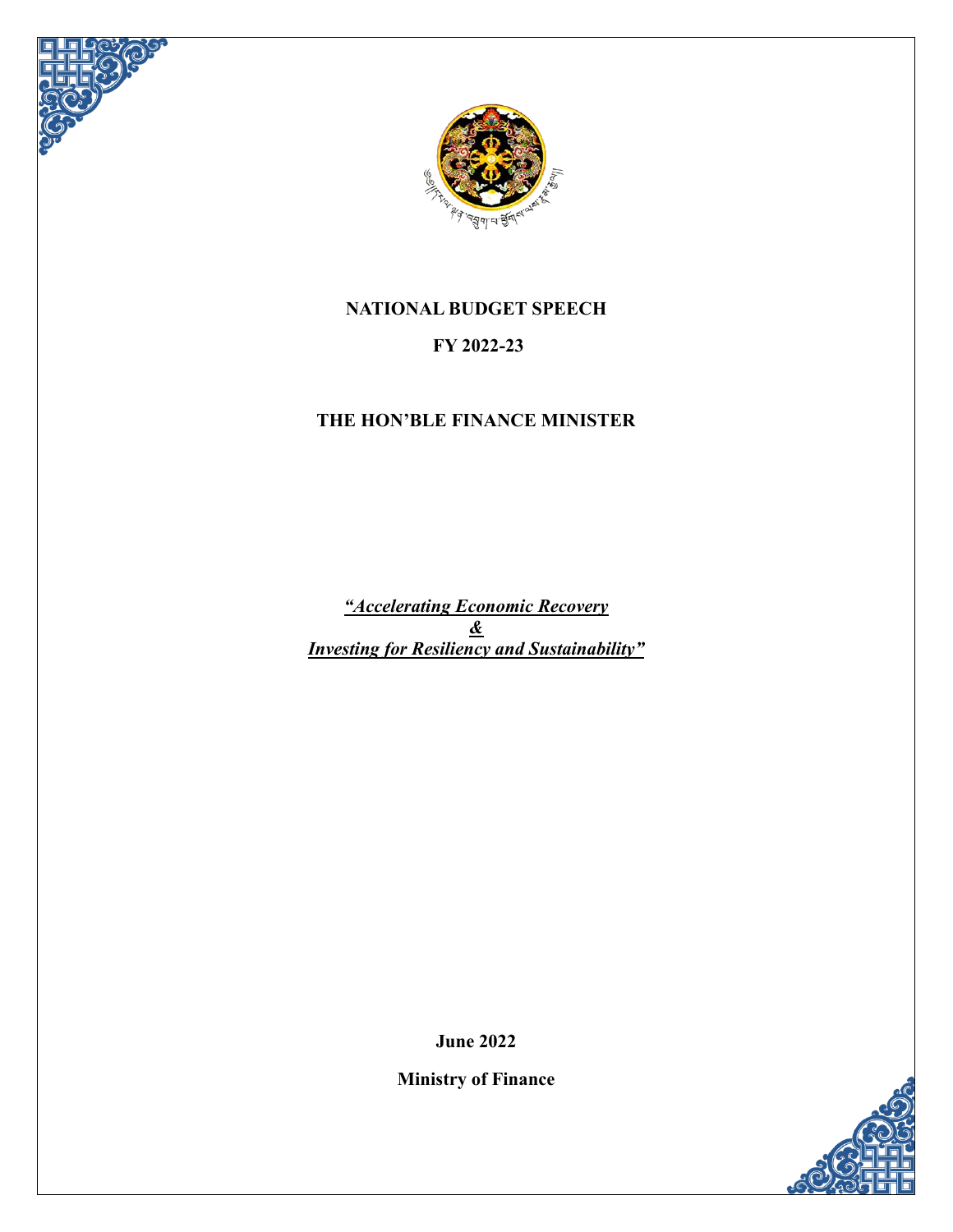| <b>Contents</b> |  |
|-----------------|--|
|                 |  |
|                 |  |
|                 |  |
|                 |  |
|                 |  |
|                 |  |
|                 |  |
|                 |  |
|                 |  |
|                 |  |
|                 |  |
|                 |  |
|                 |  |
|                 |  |
|                 |  |
|                 |  |
|                 |  |
|                 |  |
|                 |  |
|                 |  |
|                 |  |
|                 |  |
|                 |  |
|                 |  |

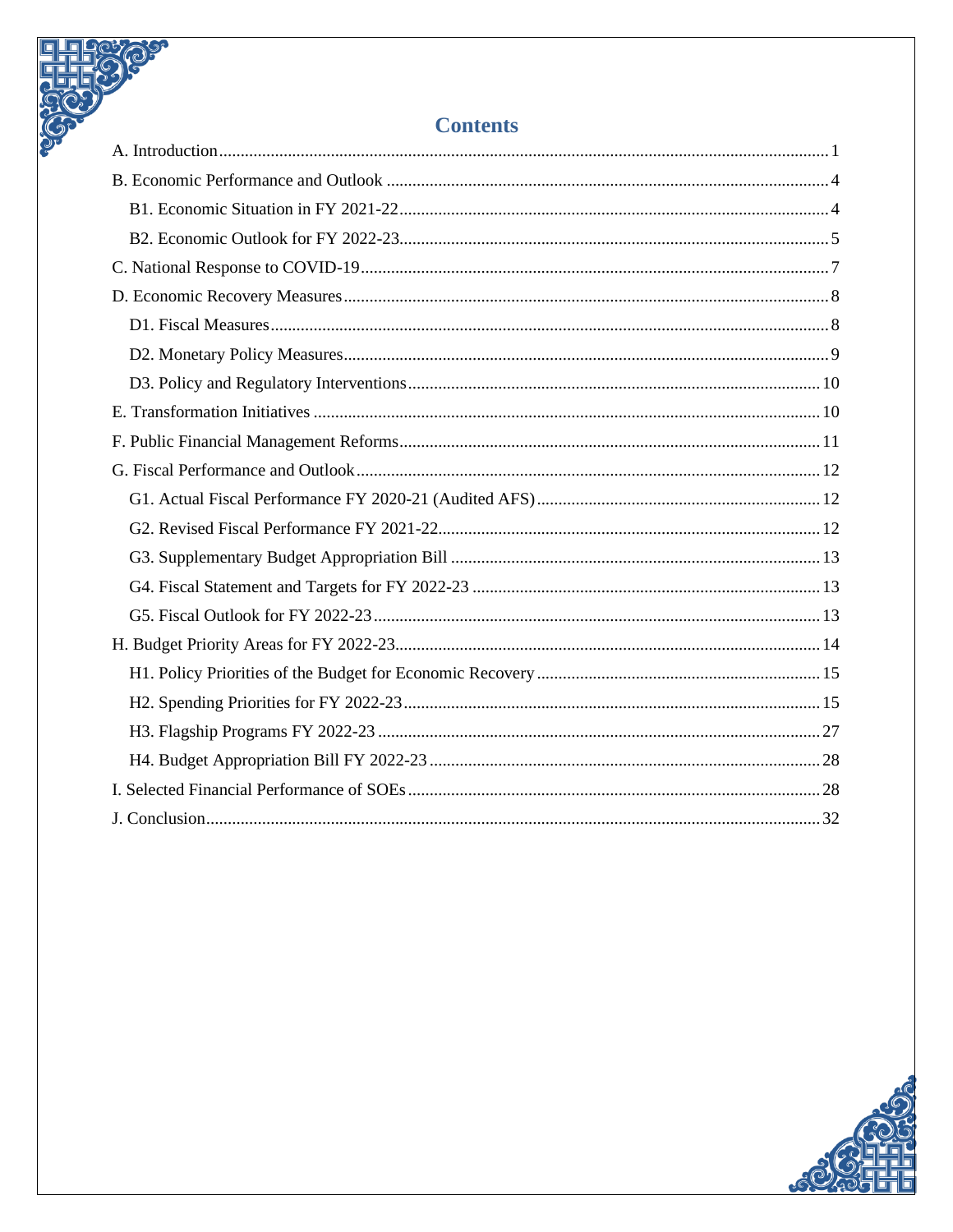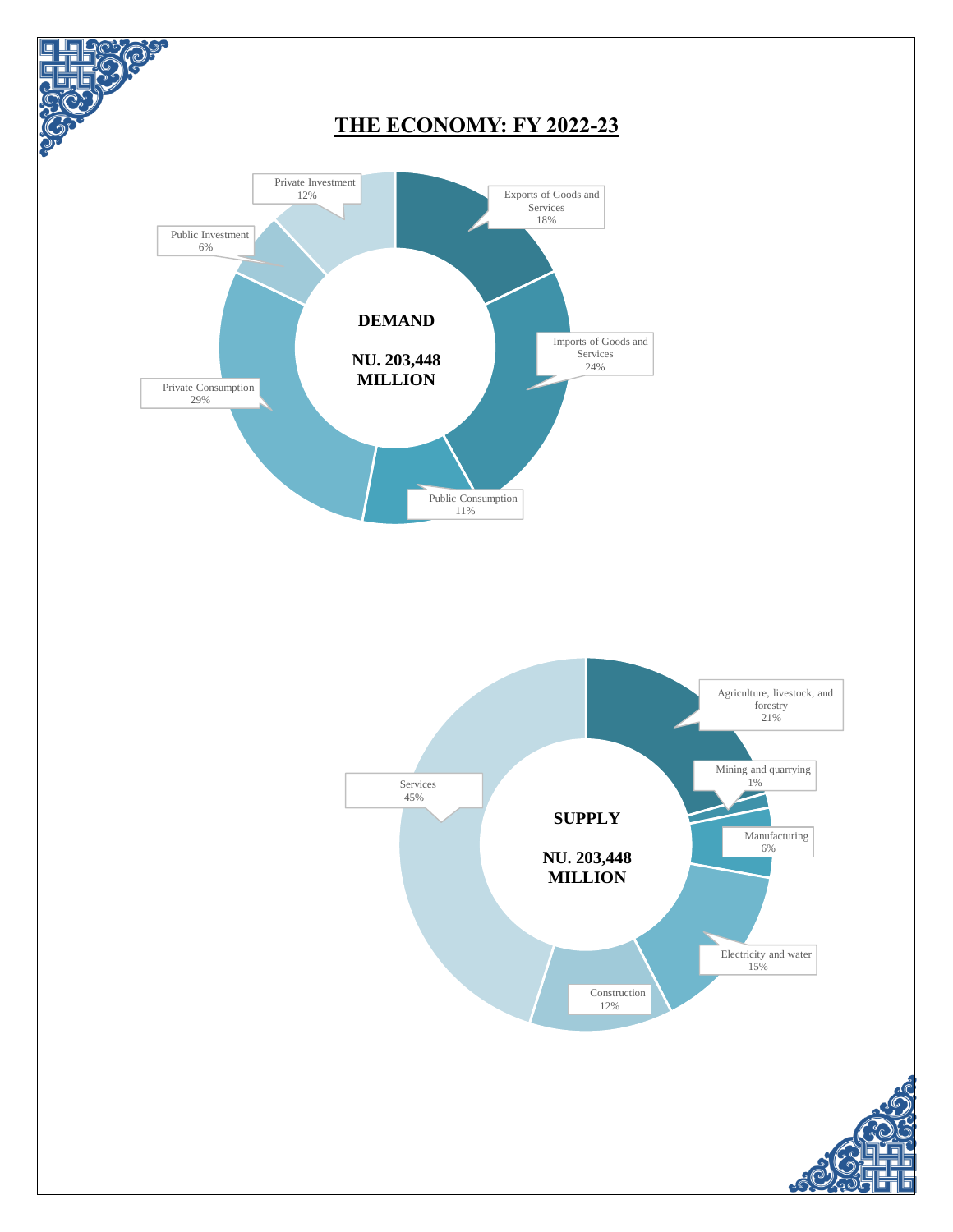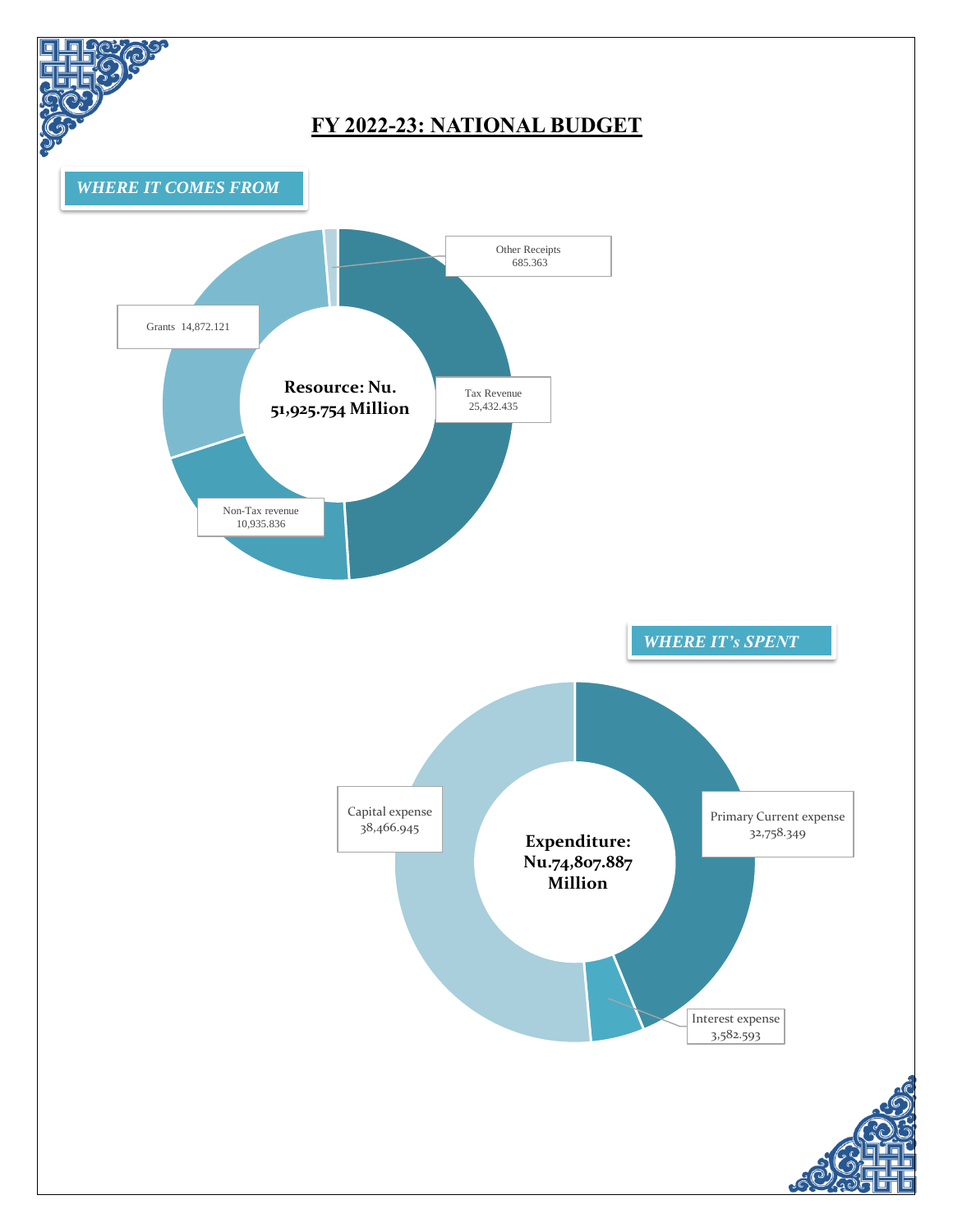#### **Hon'ble Speaker**

#### **Members of the House**

<span id="page-4-0"></span>On behalf of the Government, I have the honour to present the Annual Budget for FY 2022-23 to the House.

### **A. Introduction**

1. Hon'ble Speaker, it is once again a privilege for me to present to the August House and to the people of Bhutan on the highlights of the Budget for FY 2022-23. The Budget for FY 2022-23 is formulated in keeping with the vision of our beloved Monarchs, aspirations of the people of 20 dzongkhags and expectations from the private sector.

2. The world witnessed a major health crisis and economic disruption by the outbreak of the COVID-19 pandemic since 2020. During the past two years, the outbreak tragically claimed around 14.9 million lives. The massive shock of the pandemic and the large-scale containment measures have plunged the global economy into its worst recession since the great depression.

3. While our economy and the livelihood of individuals have been adversely impacted, Bhutan has been fortunate to have been shielded from some of the most devastating consequences. This has been possible due to the leadership of His Majesty The King and the efforts of the Royal Government to provide timely and substantive support to individuals and businesses and adoption of comprehensive health measures.

4. Under His Majesty The King's prescient leadership, the implementation of the interest payment support and the income support through the Druk Gyalpo's Relief Kidu (DGRK) and the timely implementation of the various Fiscal and Monetary measures mitigated the adverse impact of the pandemic on the economy. The economy therefore, was able to remain afloat without any major social and economic disruptions.

5. Globally, the production and supply chain disruptions from the pandemic and the ongoing Russia-Ukraine conflict have caused shortages of essential items such as fuel and cereals. The rising prices of essential items have led some countries to shortages of international reserves. The Government will ensure sufficient reserves are maintained to meet the Constitutional requirement. Various programmes to increase domestic production of cereals have been implemented in the country to reduce imports.

6. This is particularly important in the current context of social and political upheavals that are ensuing in neighbouring countries such as Sri Lanka.

7. Taking a quick glance at the past macro-fiscal performance and the various public financial management reforms undertaken thus far, such initiatives have not only strengthened the fundamentals of our macroeconomic policies but also enhanced public financial management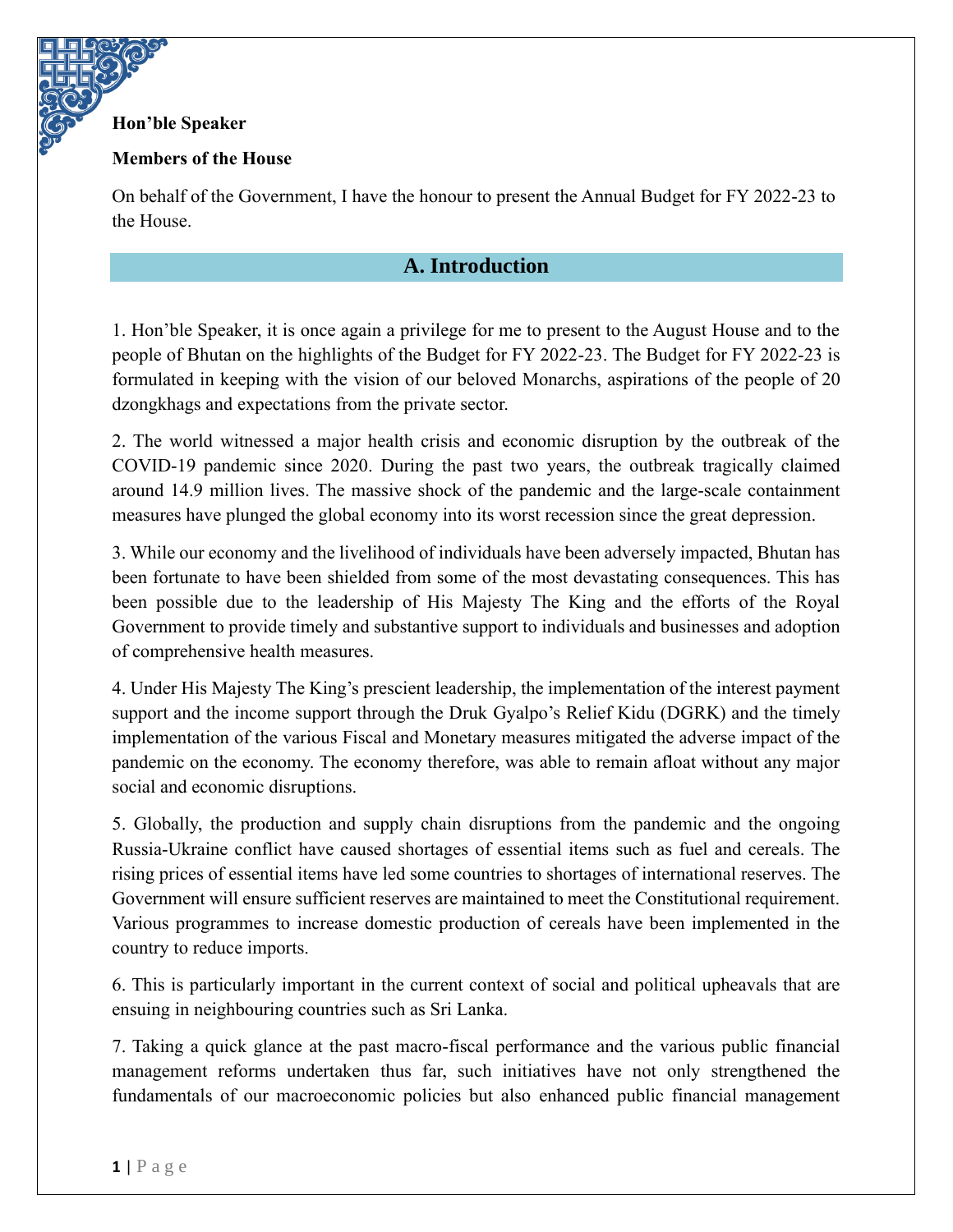principles. Some of the key areas of reforms will be highlighted and informed to the House in the following sections.

8. Supported by emerging evidence and viral characteristics and efficacy of the vaccines, the country transitioned to Phase II of COVID-19 management from 4th April, 2022. In Phase II of COVID-19 management, the Reverse Isolation Facilities have been established in all 20 Dzongkhags for the elderly population and comorbid patients with dedicated medical professionals and personal caregivers under Royal Command. This is a testimony of His Majesty The King's benevolence and care for the vulnerable citizens.

9. As the country transitioned to Phase II of COVID-19 management, it is of paramount importance to ensure economic fallout from the past two years does not derail the Phase IV measures under fiscal and monetary measures. As such, the Government has rolled out Phase IV fiscal, monetary and regulatory measures in support of economic recovery.

10. At this critical time, we need to direct more resources to relieve people's hardship and provide businesses with adequate levers to stabilize the economy and maintain public confidence.

11. With this in mind, this year's Budget will continue to adopt an expansionary fiscal policy with initiatives mainly focusing on the theme "*Accelerating Economic Recovery through strategic investments in the areas of food self-sufficiency, human capital development, sustainable infrastructure development and improved social security."*

12. The above objective will be further reinforced by the following key budget principles:

- *a) Recurrent budget will be met from available domestic revenue at all times and controllable recurrent budget is provided as annual block grant to agencies;*
- *b) Agencies to ensure strategic capital investment in order to realize the desired outcome;*
- *c) The FY 2022-23 budget will ensure the optimum use of available domestic resources whilst ensuring non-essential imports are minimized;*
- *d) The LGs must align their local priorities with the overall national priorities, i.e., Water, Road, Agriculture, Health and Education to ensure better harmonization of priorities; and*
- *e) The budget FY 2022-23 is made more people centric, while at the same time inculcating the sense of 'fundamental duty to the state' as a citizen of this country.*

13. Drawing the valued aspirations from The Royal Kasho on the Civil Service Reform, various Transformation Initiatives are undertaken to lay a strong foundation to bring about economic transformation in the country. The Transformation Initiatives has been initiated to ensure that normal budgeting anomalies are rectified and national priorities are carried beyond the Plan period. The Budget for the FY 2022-23 also includes the activities from the Transformation Initiatives.

14. The culmination of these reforms and initiatives in the Budget is expected to make the economy grow at the rate of 4.5 percent during the year.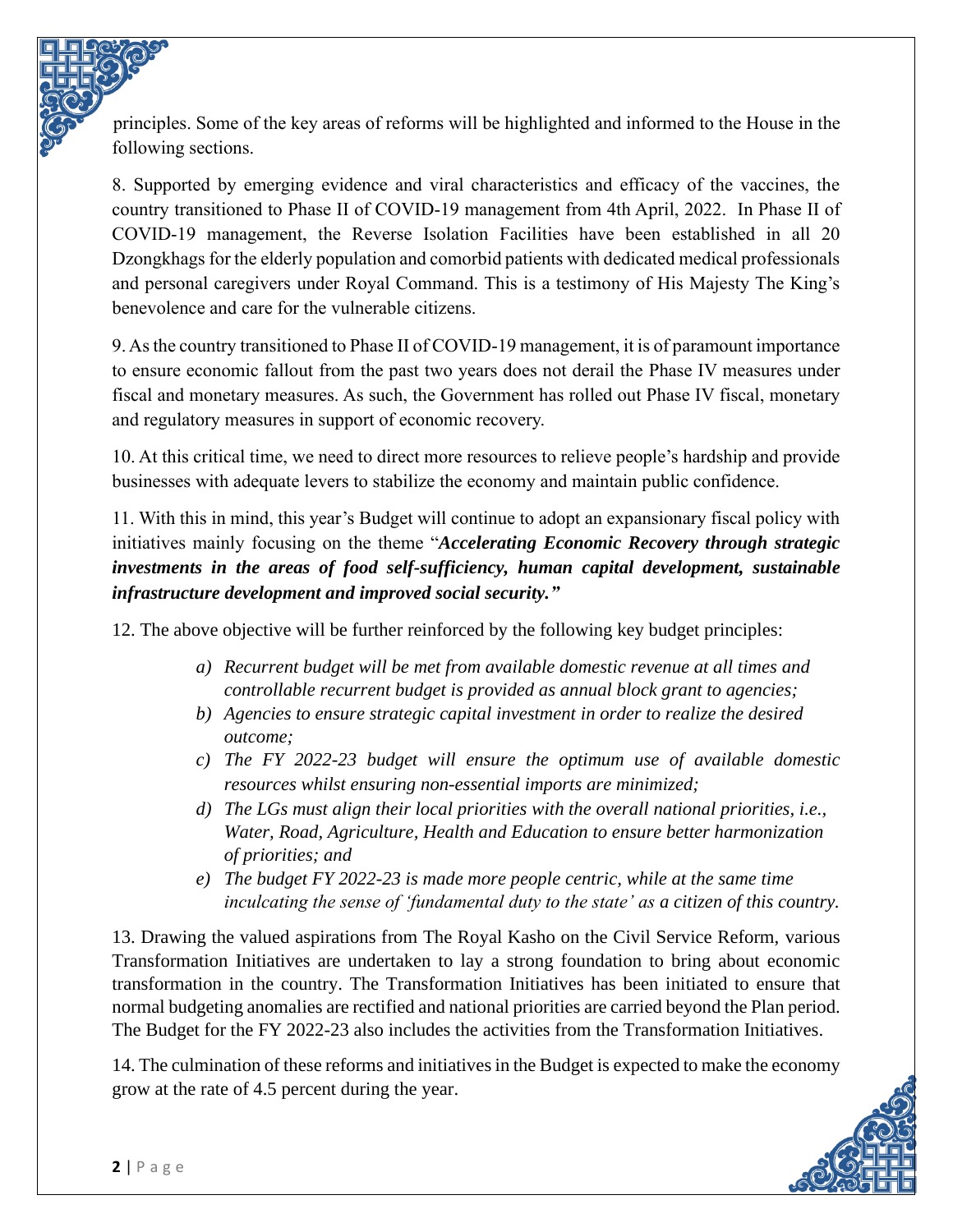15. The Government has also initiated the formulation of the next Plan with renewed focus on economic recovery and to mitigate the production and supply disruptions from the pandemic and global events.

16. In keeping with the provisions in the Constitution and the Public Finance Act (Amendment) thereof, the Budget Report presents the economic overview, broad fiscal policies, budget policy and fiscal framework statement, budget allocation for the FY 2022-23, public debt situation, fiscal risks, and update on the financial position of the public sector institutions and investment.

17. Along with the Budget Report for FY 2022-23, Budget Appropriation Bill for FY 2022-23 and the Supplementary Budget Appropriation Bill for FY 2021-22 are submitted to the House for consideration.

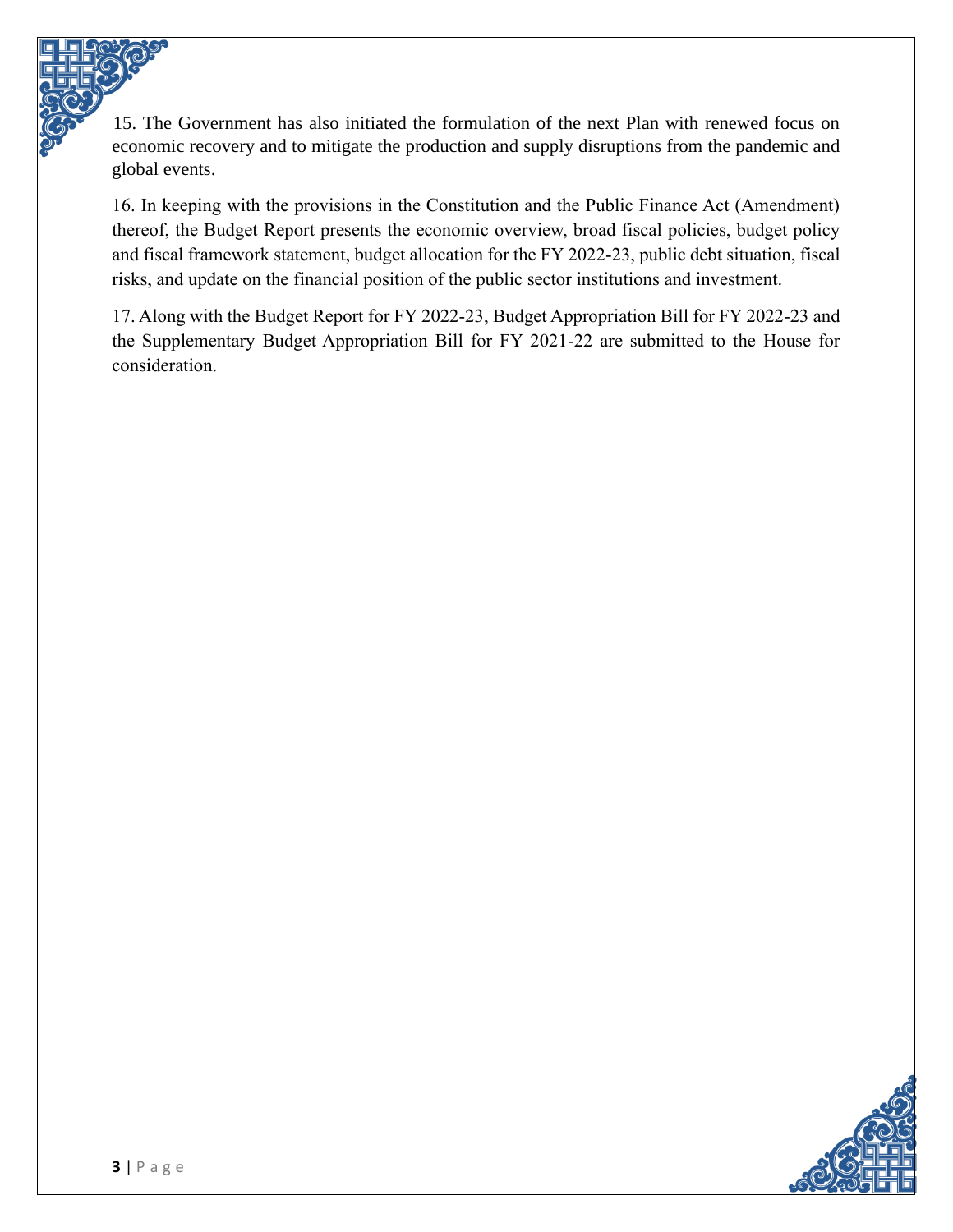

#### <span id="page-7-0"></span>**Hon'ble Speaker,**

<span id="page-7-1"></span>May I now report on the economic performance for FY 2021-22.

#### **B1. Economic Situation in FY 2021-22**

1. Regions across the globe have been facing a double-shock as the pandemic triggered a demand shock and supply disruptions while economies were recovering. Since the pandemic hit two years ago, unprecedented measures have been taken to address the initial shock waves. While some economies bounced back fairly quickly, the ability of countries to withstand the economic damage and control the disease varies widely- as does the speed of the economic recovery.

2. Amidst this environment, supply disruptions and energy price hikes triggered a supply shock that the war in Ukraine now exacerbates. Energy and food prices have become major inflation drivers, putting pressure for monetary stimulus to be withdrawn while the recovery is still nascent in many economies.

3. In Bhutan, the economy has made significant progress in terms of per capita income and witnessed unprecedented expansion over the last four decades. Inflation remained in single digits while macro-fiscal stability remained strong. With the expected commissioning of two mega power plants, the medium-term outlook also appeared bright.

4. However, the COVID-19 pandemic significantly dampened the short and medium-term growth prospects as the implementation of strict public health measures resulted in significant disruptions of economic activities. The economy experienced the worst full-year recession of -10.1 percent in 2020.

5. Economic activity began to return in the first quarter of 2021 as COVID-19 spread slowed and containment measures were gradually eased. Domestic demand steadily recovered and consumer confidence returned. Growth in wholesale and retail commerce, as well as hotels and restaurants also improved. In this context, the economy is projected to rebound and grow at 3.7 percent in 2021.

6. However, the rise in inflation in 2021 was largely due to supply-side bottlenecks and a stronger than anticipated rebound of demand and increase in both food and non-food prices. Food prices contributed to about 60 percent and non-food contributed to 40 percent of the overall inflation rate in 2021.

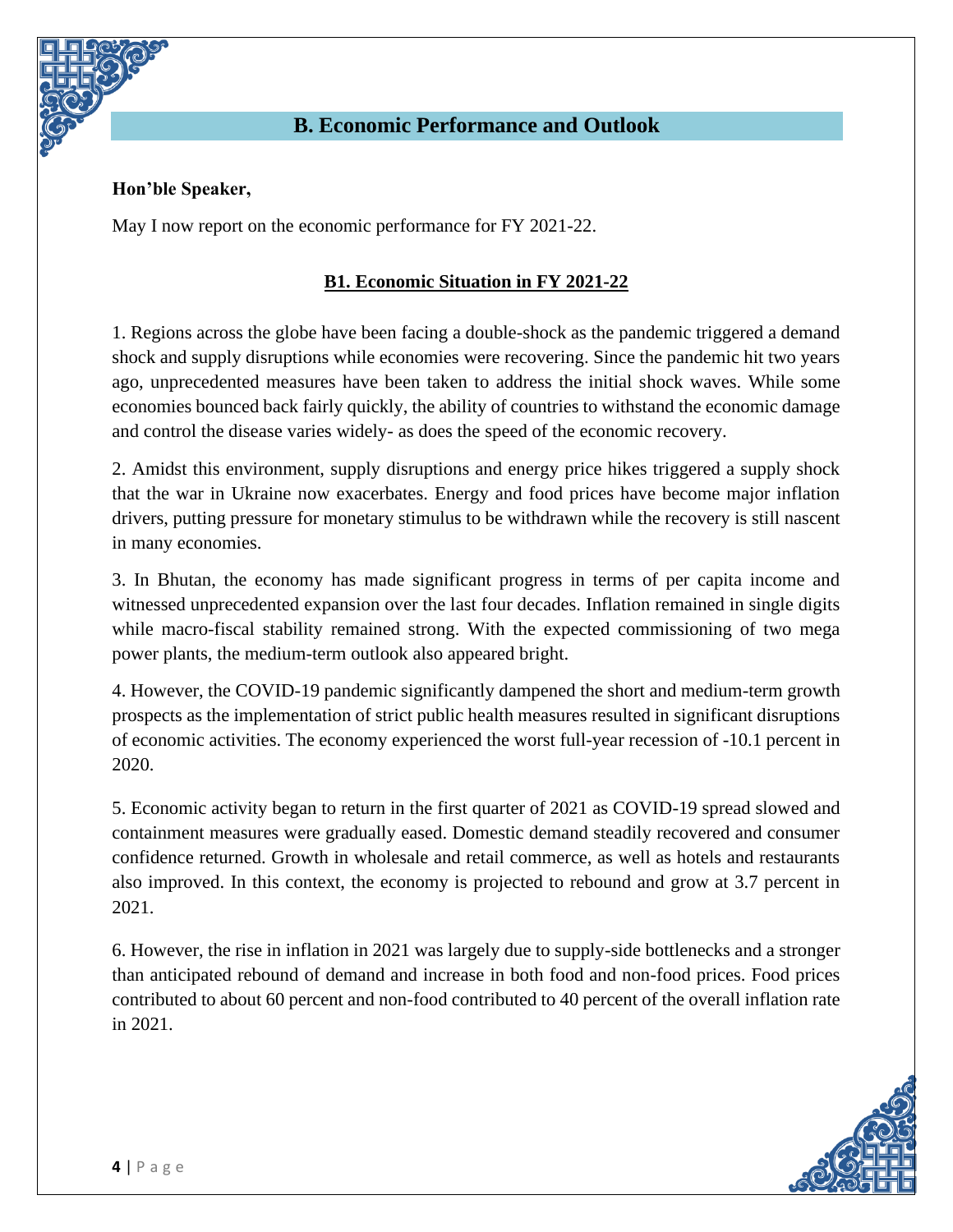7. With the build-up of inflationary pressure and imported food prices continuing to rise, the overall inflation in 2021 peaked at 7.4 percent, an increase of 1.7 percentage points compared to 5.6 percent in 2020.

8. Further, after the largest contraction on record in 2020, the unemployment rate rose to an alltime high of 5 percent (16,660 persons) in the same year. However, in parallel with robust economic recovery and implementation of numerous skilling programs such as Dessung Skilling Programme, Skills Development Plan (SDP), Entrepreneurship Courses, Build Bhutan Project (BBP), and Youth Engagement and Livelihood Programs (YELP), the unemployment situation slightly improved to 4.8 percent (16,254 persons) in 2021.

## **B2. Economic Outlook for FY 2022-23**

## <span id="page-8-0"></span>**Hon'ble Speaker,**

1. As the economy was on the verge of recovery supported by high rates of booster vaccines and the lifting of additional pandemic-related restrictions, rays of hope were evident until the global economic fallout of the Russia-Ukraine conflict which continues to weigh heavily on the economy through increased energy and commodity prices.

2. However, we remain hopeful and reinforce our commitment to devote all-out efforts in stepping up the work in support of the economy. With this, we are positive that our economy will put up a better performance during this financial year and achieve the targets set in this budget.

3. While upside risks to inflation and external shocks remain, growth prospects have improved against the backdrop of rapid vaccination roll-outs backed by swift and strong policy responses by the Government and transition to Phase II of COVID-19 management.

4. Resumption of economic activities began in the first quarter of 2021, restoring mobility and leading to an increase in government spending. Manufacturing output grew, as industrial production improved.

5. The terms of trade also saw an improvement with exports (excluding hydropower) increasing to an all-time high at 61 percent during 2021 as compared to its previous years. This increase is one of the highest compared to any pre-pandemic years.

6. Similarly, as an import driven economy, a key aspect to ascertain the level of economic activities taking place in the economy is imports. Overall imports witnessed a substantial increase of almost 36 percent in 2021 as compared to 2020. With the initial deceleration in GDP growth during 2020, the year 2021 exhibited positive economic outlook as economic activities started to pick up. Going forward, both exports and imports are expected to expand owing to improved trade and strong foreign and domestic demand.

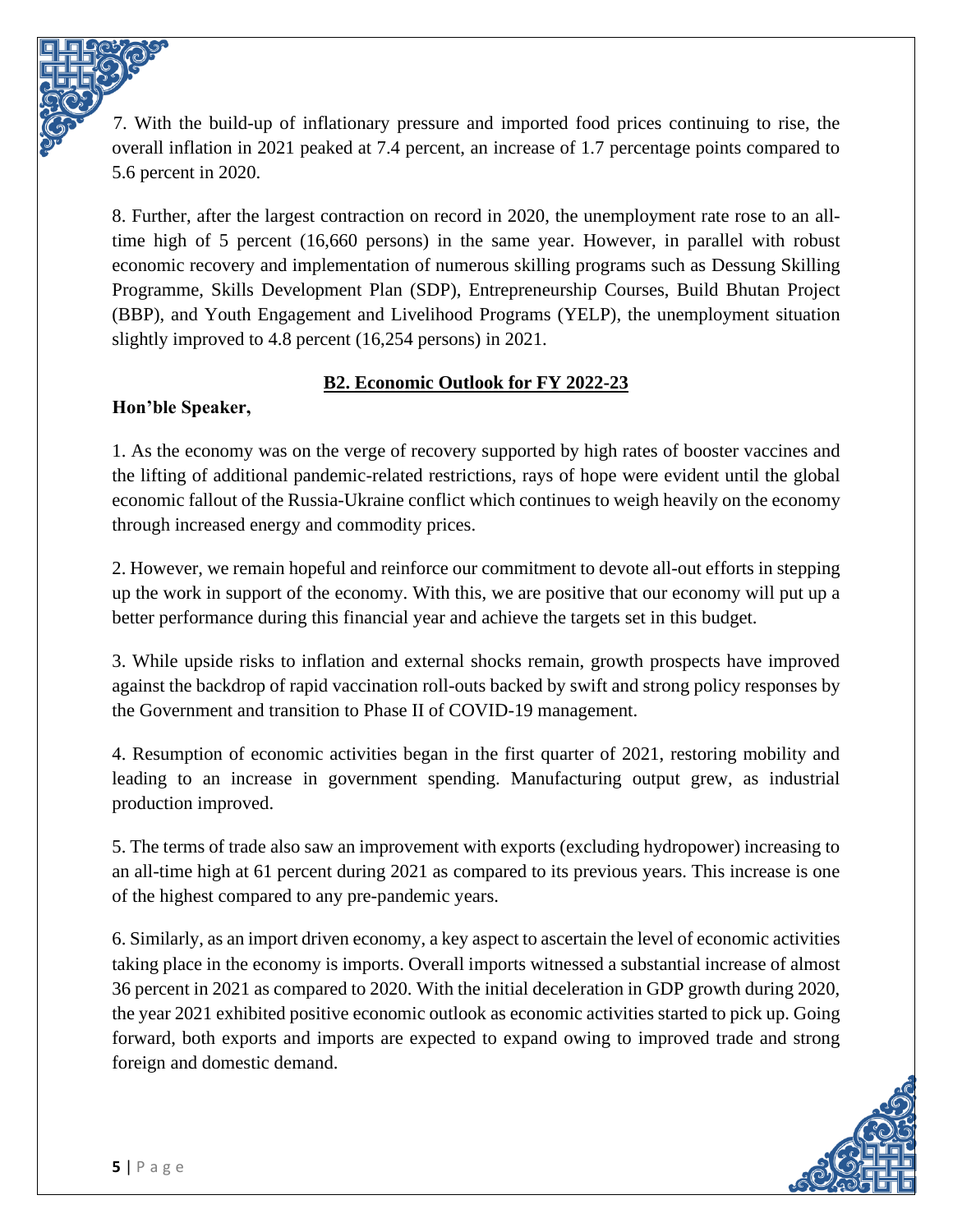7. In this context, the economy is projected to rebound and grow at 3.7 percent in 2021 and 4.5 percent in 2022 with signs of improved economic performance. The following are the key economic sectors that attributed to the above economic growth.

8. Agricultural sector remained as the silver lining of the economy during the pandemic with the implementation of various programs under ECP to boost agriculture and livestock production for food self-sufficiency, nutritional security and income generation. With the major transformative pathways undertaken to achieve food security and steady supply of high-quality essential produce, the agricultural sector is estimated to gradually grow at 3.3 percent and 2.3 percent in 2021 and 2022 respectively.

9. Industry sector was severely hit by the pandemic, recording a contraction of 13.1 percent in 2020 from a positive growth of 2 percent in 2019. The impact would have been much higher had it not been the hydropower sector, which remained unaffected by the pandemic. In 2021 the industry sector is estimated to grow at 4.9 percent and 4.1 percent in 2022 as construction activities pick up with the surge in capital spending and relaxation in labour imports.

10. The service sector which is mainly driven by tourism, finance and government services recorded a negative growth of 6.9 percent in 2020 as compared to positive growth 13.2 percent in the previous year. In line with the drastic fall in tourist arrival, the performance of sub-sectors including hotels & restaurants and transportation were also severely affected. Wholesale & retail trade, and financing, insurance and real estate services were also impacted due to supply chain disruptions at the border and poor performance of the financial sector. Service sector is estimated to grow to 3.1 percent in 2021 due to broad-based improvement in all the sub-sectors despite being weighed down by international travel restrictions. With the gradual opening of the tourism sector and no mobility restrictions imposed, the consumer demand will be elevated thereby accelerating the overall service sector output by 5 percent in 2022.

11. Hon'ble speaker, while global economic scenarios are changing overnight, we remain firm in expressing that inflation will return to its pre-pandemic rates if supply-side disruptions dissipate and global food and energy prices stabilize. Under the baseline scenario, annual inflation is forecasted to fall to 5.2 percent in 2022 and 3.5 percent in 2023, returning to its pre-pandemic level.

12. Similarly, improvement in unemployment rate is anticipated with labour supply and demand gradually improving over the medium term, the unemployment rate is projected to subside further in the coming years. However, the speed of employment recovery will be slower than anticipated and would take a minimum of three years to reach at pre-pandemic level.

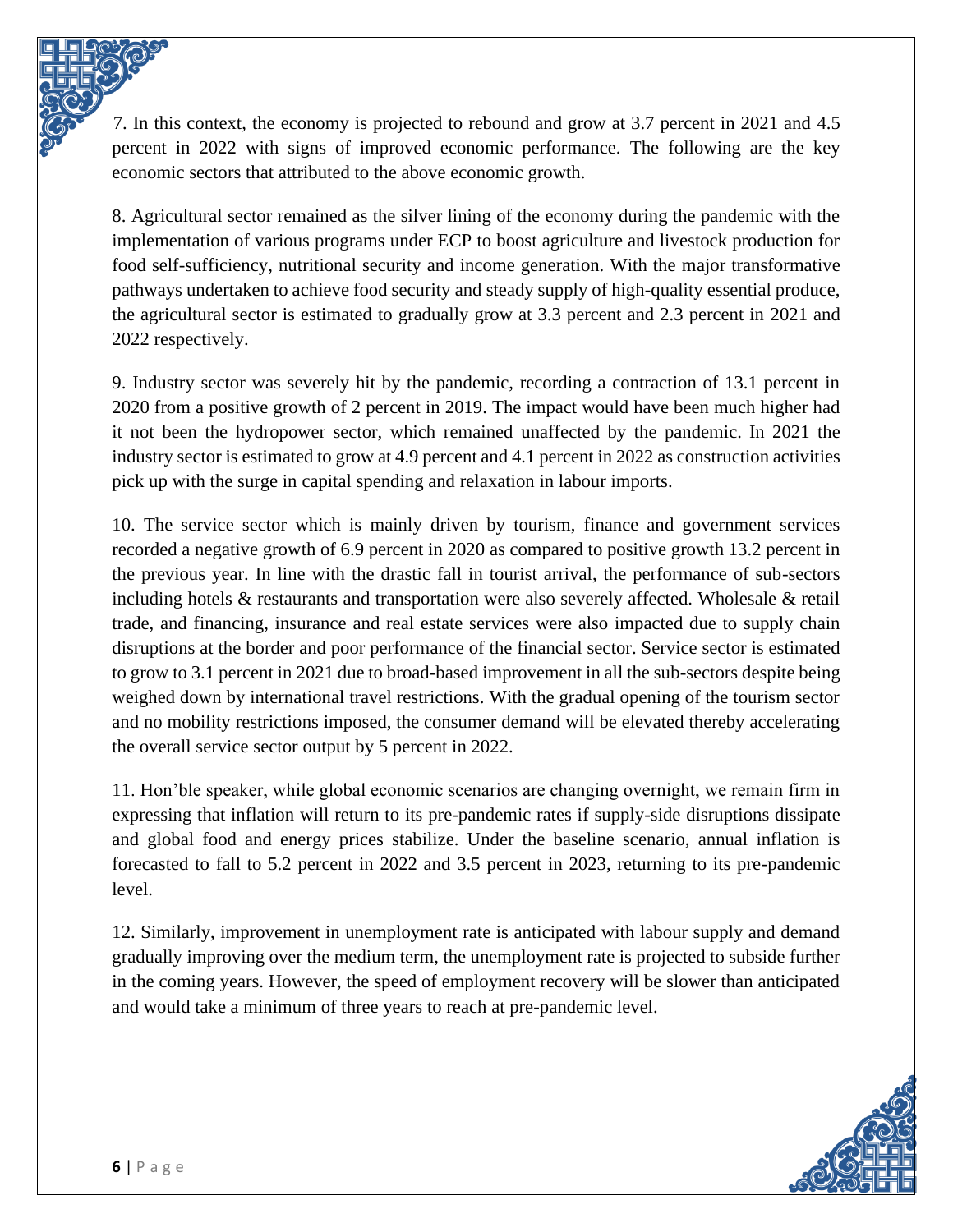# **C. National Response to COVID-19**

#### <span id="page-10-0"></span>**Hon'ble Speaker,**

1. The National Resilience Fund supported the grant of the Druk Gyalpo's Relief Kidu in the form of income support for individuals directly affected by the pandemic and interest payment support for individuals and business entities.

#### **C1. Income Support**

1. The DGRK income support has benefitted 58,659 individuals over the last two years. 5,761 applicants have received for all 25 months (April 2020 – April 2022), and a total amount Nu. 4,594.580 million has been disbursed till April 2022.

#### **C2. Interest Payment Support**

1. The DGRK interest payment support (IPS) granted Nu.14,230 million between April 2020 and December 2021. Including the 50 percent support from the financial service providers for the first three months, a total interest payment support of Nu. 16,110 million has been provided to 139,096 loan accounts.

#### **C3. COVID-19 Related Expenditure**

1. Since the onset of the pandemic, the Government has incurred various expense related to COVID-19. As of date, the total cumulative expenditure incurred for COVID-19 related activities amounts to Nu. 8,158.384 million.

2. Starting from FY 2019-20, the Government has incurred Nu. 1,850.730 million for PPE, nondrugs and flu clinics. Nu. 1,062.405 million has been spent on essential food and fuel, Nu. 1,747.558 million has been incurred on quarantine logistics and food, Nu. 1,276.617 million on structures such as roads/temporary shelters, Nu. 1,549.186 million on other COVID-19 related miscellaneous expense, and Nu. 671.879 million on vaccines.

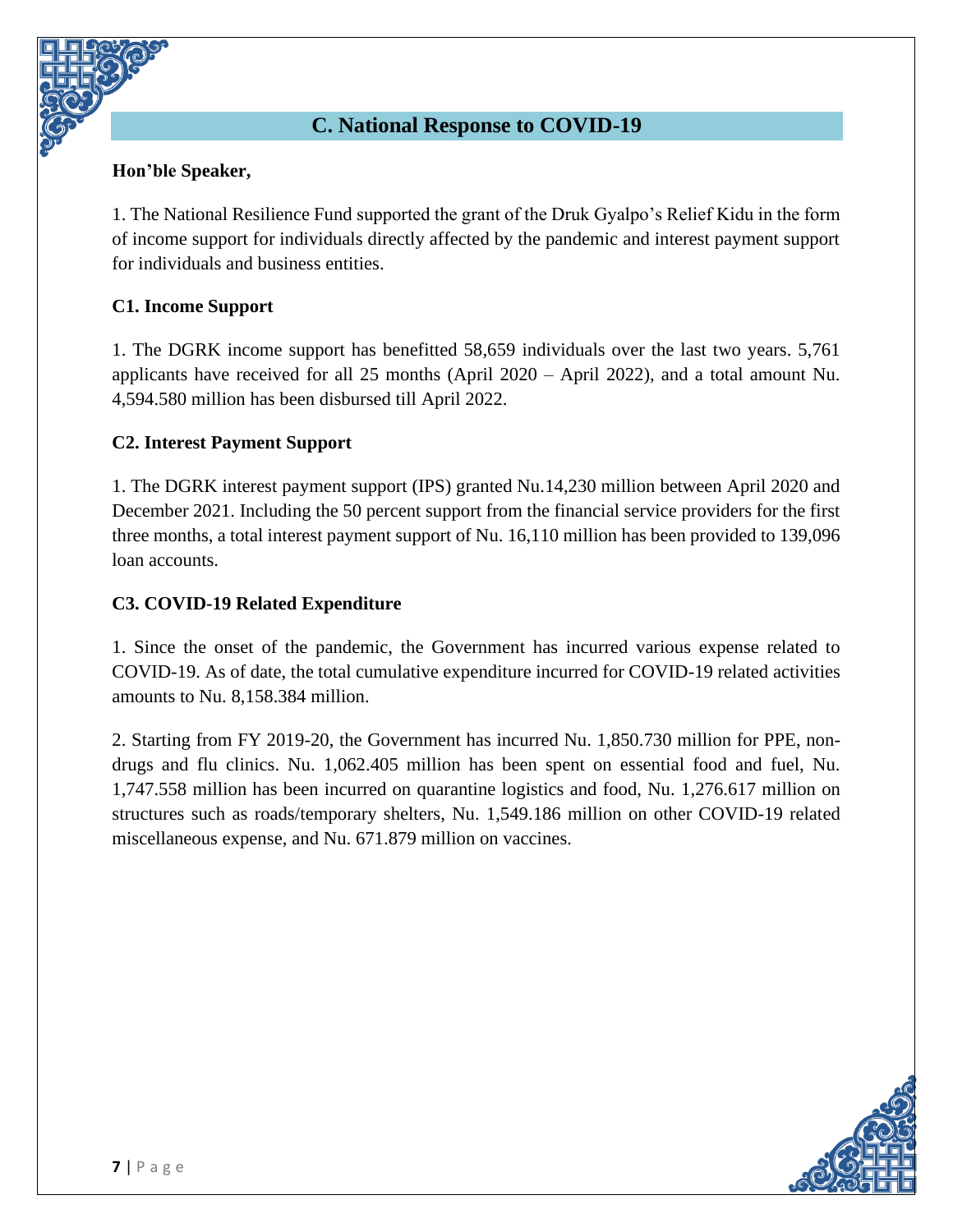## **D. Economic Recovery Measures**

#### <span id="page-11-0"></span>**Hon'ble Speaker,**

1. The economic recovery measures focus on ensuring a rapid recovery of the economy within a period of 1 year through monetary, fiscal and regulatory reforms. The recovery measures have been reviewed based on our strategic actions and priorities to address the social and economic impacts of COVID-19 on the economy. This will enable the key stakeholders and all our partners to coordinate and target available resources to contain the scale of the likely downturn and to stimulate demand and confidence during the recovery.

2. In view of the above, may I highlight on the key recovery measures as specified below:

#### <span id="page-11-1"></span>**D1. Fiscal Measures**

- Since the onset of the pandemic, the Government has rolled out various targeted measures to mitigate adverse economic and financial impacts. The policy response broadly followed relief measures to business entities and individuals in support of their continuation and sustenance gearing towards a resilient recovery.
- To continue the efforts in support for the economic sectors, the Government reviewed and passed the new Fiscal Incentives Act of Bhutan (FIAB) 2021, which provides various incentives under direct and indirect tax categories in view of the current economic situation.
- Further, the Government provided time extension to settle taxes due without levying 24 percent penal interest to the tour operators. The time extension shall be until tourism business resumes in the country without any mandatory quarantine for tourists or extension up to 31st December 2022 whichever is earlier.
- To uplift and support small and micro businesses in the rural areas, the Government provided tax exemptions for small and micro businesses in the rural areas up to  $31<sup>st</sup>$ December 2024.
- Having considered the ordeal undergone by the tourism and allied sectors, the Government waived off the payment of monthly rent and other charges for tourism related business entities leasing government property. This resulted in a loss of revenue by almost Nu. 51.365 million for the government.
- Similarly, the Government also extended our support to the industries through the waiver of electricity charges and deferment of demand charges. As a result, Nu. 280 million has been forgone as revenue.

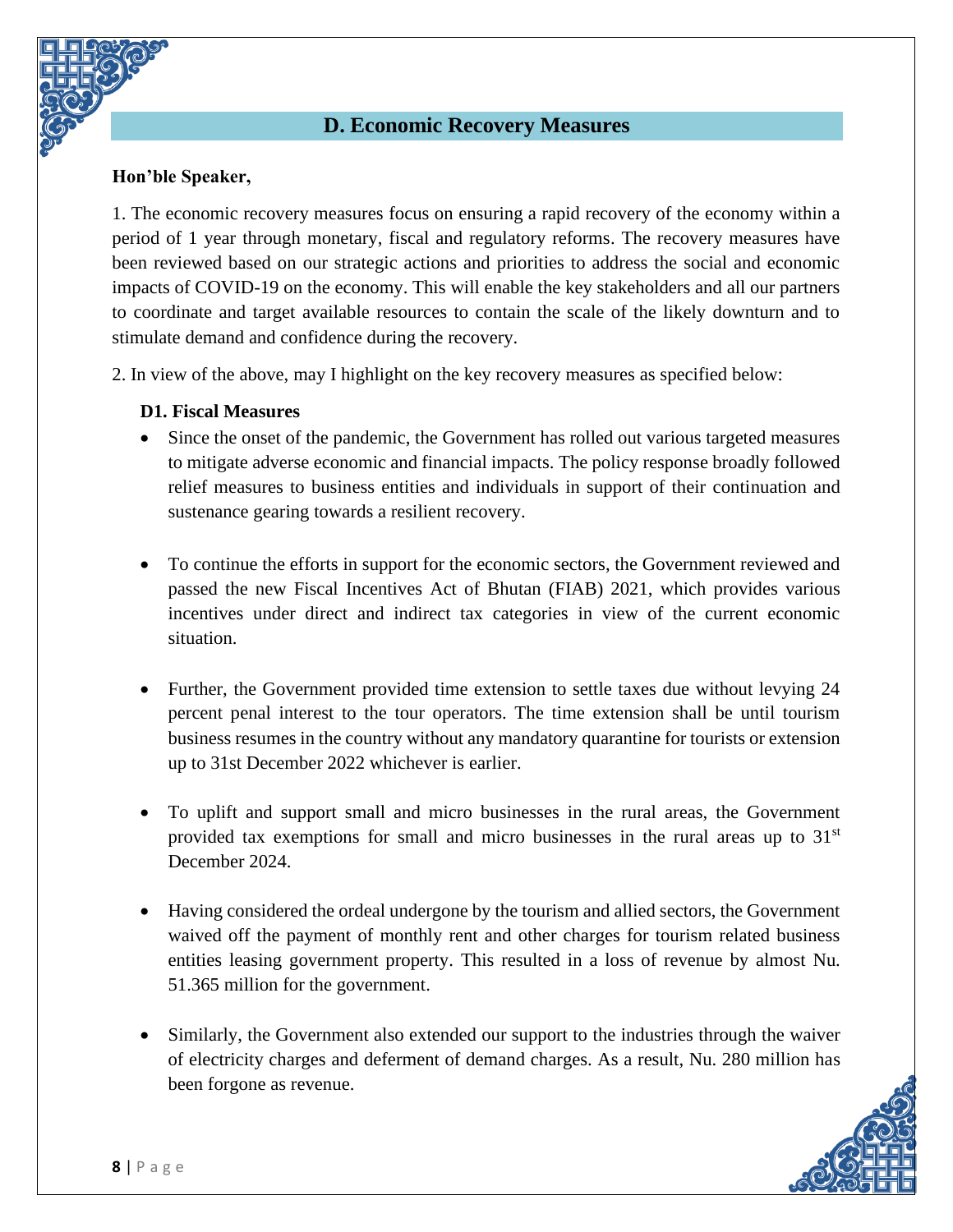### <span id="page-12-0"></span>**D2. Monetary Policy Measures**

- To cushion the impact of the pandemic, accommodative monetary measures in various phases were provided for immediate socio-economic relief to the people and also to the financial sectors to avert the risk of build-up non-performing loans.
- Some of the measures that were rolled out and implemented under Phase I, II and III of the monetary measures includes i) deferment of loan repayments ii) term based soft working capital facility for tourism related business iii) term based soft working capital to industries, and iv) soft term loans as bridging loans.
- In order to continue supporting the impacted sectors, the Monetary Measure Phase IV shall be implemented through three Windows (Covering past NPL, present credit portfolio and future credit):

### **a) Resolution of Past Non-performing Loans (NPLs)**

The NPLs shall continue to be guided by the current NPL Resolution framework with improved policies and Judiciary support. It will be resolved either through Debt Restructuring or Foreclosure in line with the existing rules and regulations.

#### **b) Targeted Support Measures for Existing Loans**

The MM Phase IV includes the following Eight Targeted Support Measures – with loan EMI deferments extended over 1 to 2 years based on sector risks or severity of impact from the pandemic crisis:

- i. Deferment of Loan Repayment from 1 to 2 years
- ii. Partial Repayment (50 percent of instalment) from 1 to 2 years
- iii. Extension of Maturity Period up to 3 years (in addition to the deferred period)
- iv. Change in repayment frequency (Monthly, Quarterly or Half Yearly Repayment)
- v. Conversion of overdraft facility to term loans
- vi. Splitting of loans into multiple accounts
- vii. Transfer of loans to third party
- viii. Extension of gestation period up to 2 years depending on the progress of the project

#### **c) Credit Support for Economic Recovery**

- i. New Credit Reforms promoting improved or reformed End-to-End Credit Eco-system
- ii. Enhanced Judiciary Support to expedite NPL resolution

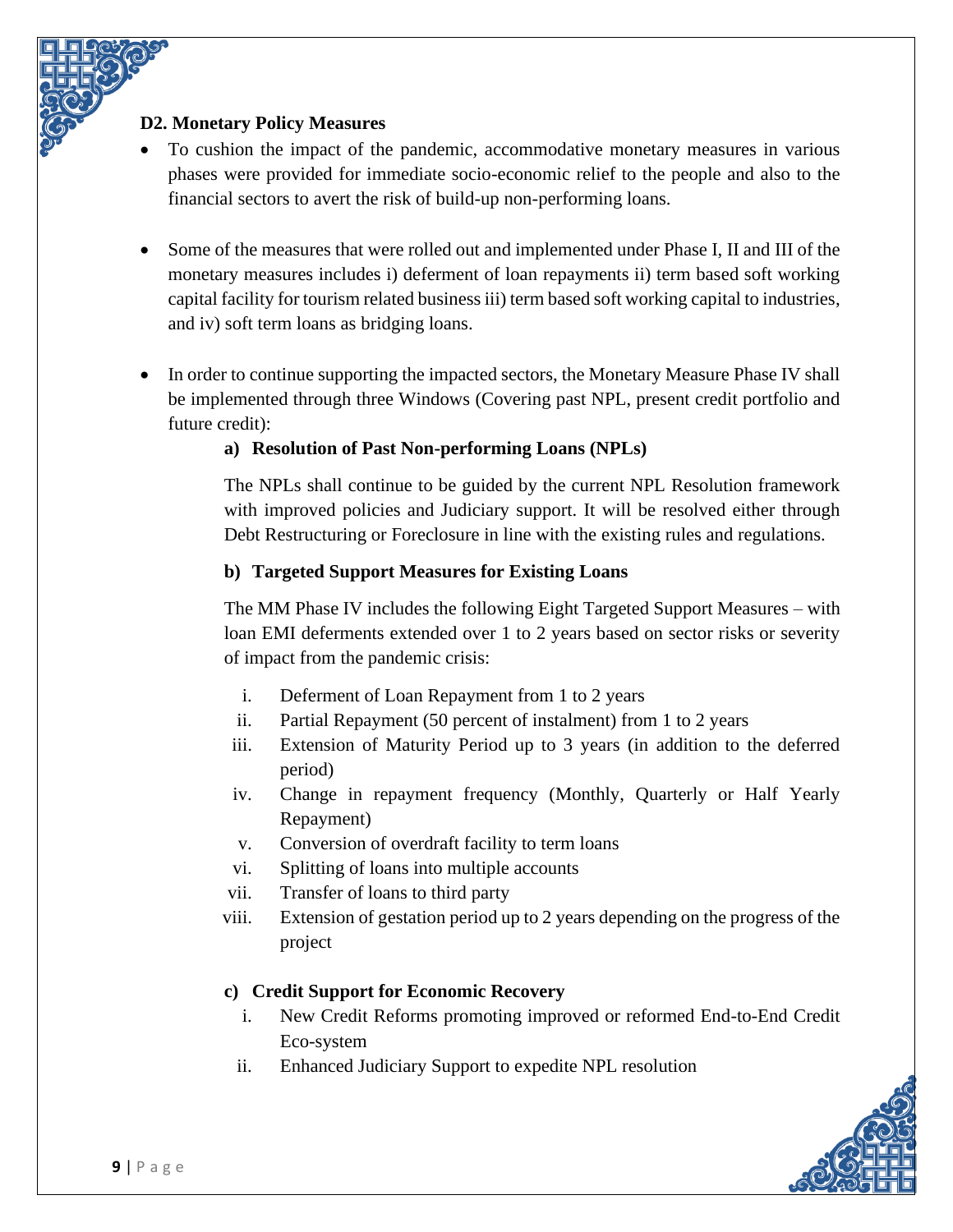

#### <span id="page-13-0"></span>**D3. Policy and Regulatory Interventions**

Regulatory and policy reforms play a critical role in ensuring a quicker and stronger economic recovery. A multidisciplinary approach to regulatory reforms will complement the fiscal and monetary interventions leading to better economic performance, job creation, innovation and new businesses. It is also expected to boost domestic and foreign investor confidence thereby stimulating the much-needed investments from the private sector during time of recovery. The regulatory reforms are:

- *i. New business investments shall be allowed to commence operations through registration (without requiring to obtain clearance except for those under the prohibited and controlled list);*
- *ii. Reduce Turn Around Time (TAT) by all agencies by 50 percent and;*
- iii. Adopt a regulatory sandbox system for innovative projects not covered under *current regulations.*

## **E. Transformation Initiatives**

#### <span id="page-13-1"></span>**Hon'ble Speaker,**

1. In addition to the above economic measures and stimulus, targeted sectors and areas have been identified under the Transformation Initiative focused mainly on areas such as energy, technology, infrastructure, water and food.

2. The Transformation Initiative is to lay a strong foundation to bring about economic transformation in the country. Each Transformation Initiative captures the key outcomes and deliverables, key strategies, major activities and institutional restructuring interventions.

3. The overall Transformation Initiatives is estimated at Nu. 45,132.700 million for a period of 10 years. Of the total, Nu. 1,130.620 million is projected for FY 2022-23 to initiate the programs.

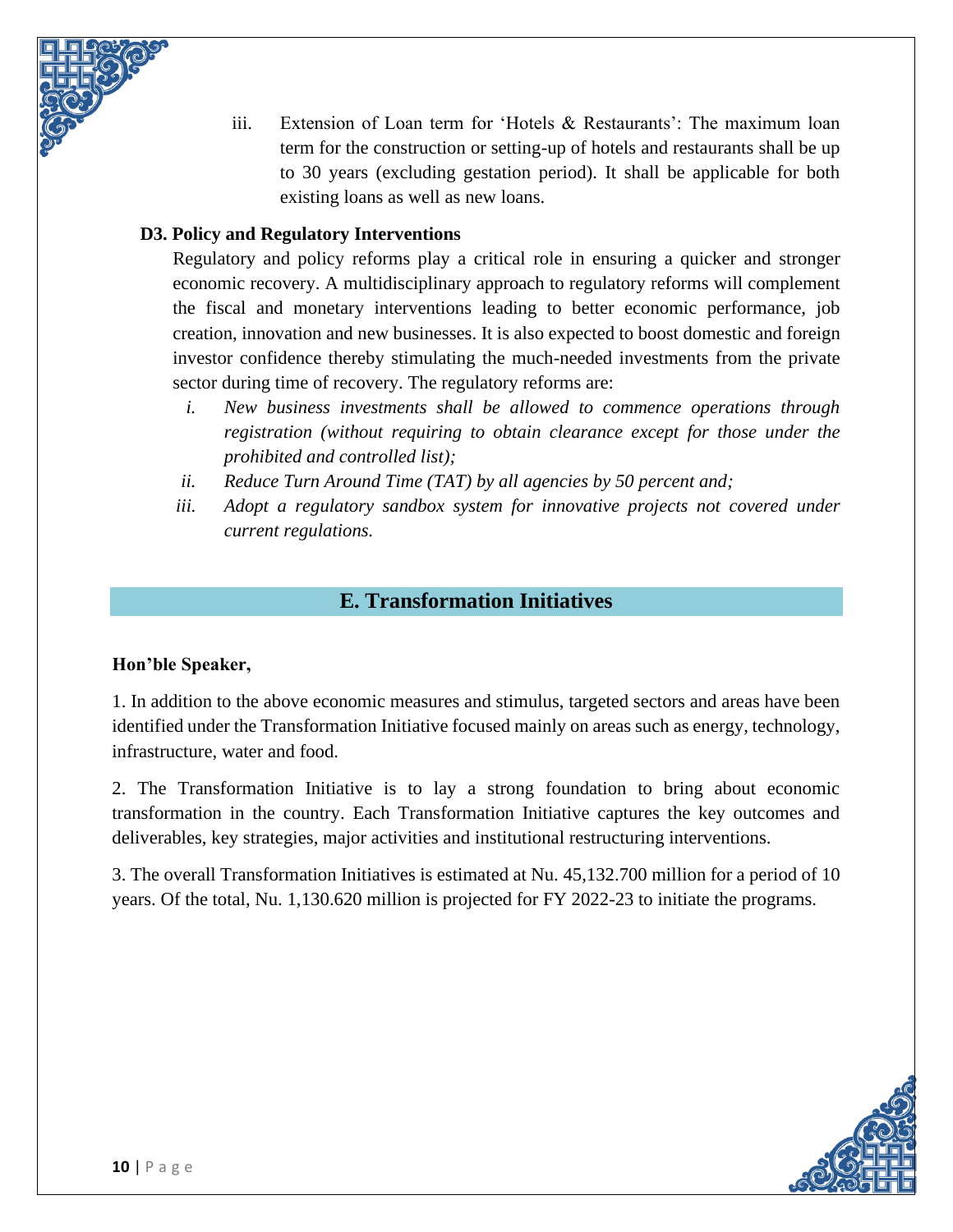## **F. Public Financial Management Reforms**

#### <span id="page-14-0"></span>**Hon'ble Speaker,**

1. Emanating from the Royal Commands, the Government has initiated Public Financial Management Reforms in taxation, expenditure, procurement and financing. The reforms are initiated to overcome challenges arising from the pandemic and as a precursor to greater economic transformation by creating an enabling environment for greater private sector participation, improved public service delivery, and to finally enhance economic revival for macroeconomic stability.

2. Under taxation, the multiple Customs Duty rates have been simplified to 10 percent to make goods from other countries more competitive and provide the end consumers with diverse choices. Through such initiatives, the overall import from COTI (country other than India) have increased substantially at 24 percent during 2021. Previously the year-on-year import from COTI remained at an average of 8 percent annually, thus the choice to the traders as well as end consumers remained narrow and limited. With simplified CD rate at 10 percent, the overall CD revenue is estimated at Nu. 486 million during FY 2021-22 which is marginally below pre-pandemic levels, however, the CD revenue is estimated to grow at Nu. 640 million during FY 2022-23 with enhanced trade from countries other than India.

3. Under the Expenditure reform, the recurrent budget continues to be provided in Annual Block Grant entrusting accountability and responsibility of budget utilization to the budgetary agencies while the Local Government continues with Capital Budget provided in Annual Grants. The Capital Budget for all the Budgetary Agencies are aligned with the Annual Performance Agreements (APA). The Government has implemented the Public Investment Management to enhance public financial management, ensure high quality infrastructure and foster economic growth.

4. Under procurement, the Government has implemented the Simplified Procurement Rules and Regulations (SPRR) to minimize administrative burden and enhance implementation of the budgetary activities. The SPRR is assisted by the electronic Government Procurement (e-GP) to streamline and maximize the use of digital platforms. The Government approved a One Time Special Advance up to 20 percent on the remaining work balance. The Government also amended the Liquidity Damage rate at 0.05 percent for every day of delay to the maximum of 10 percent of the initial contract price with effect from 1st January, 2022 to the contractors. These initiatives were implemented to ensure the construction works in hand are completed on time with quality.

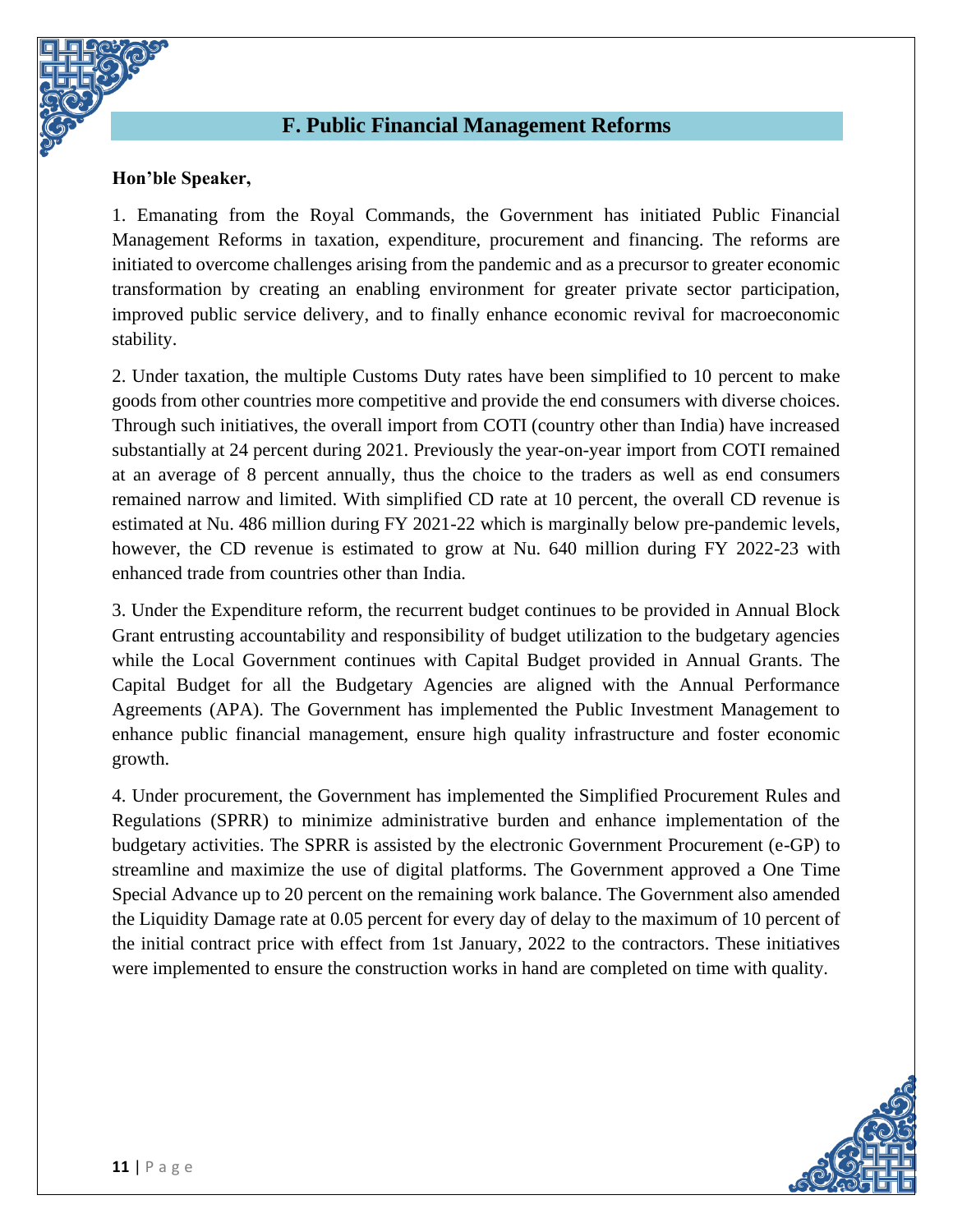5. The e-PEMS (electronic Public Expenditure Management System) is in the process of integration with the Zhiyog Electronic System (ZESt) for complete integration for reliable information. The Government has also implemented the e-DATS (electronic Daily Allowance & Travel System) and the processing of the vehicle quota for the public servants has been made smoother and faster through the introduction of the electronic Vehicle Quota System (e-VQS).

6. The Government has approved the formulation of the Public Financing Policy which will subsume all the Policies that are currently fragmented with ownership by different agencies. Policies such as the Public Debt Policy, the Economic Development Policy and Public Private Partnership Policy will be subsumed in the Public Financing Policy to ensure holistic, transparent and efficient financing to promote a sustainable socio-economic development in the country.

7. The Government has also initiated the development of domestic bond market which will help our economy once it graduates from Low Income Country status to Middle Income Country. This initiative will aim towards achieving the growing financing requirements of the Government and also enhance and build the current nascent capital market in Bhutan.

# **G. Fiscal Performance and Outlook**

### <span id="page-15-0"></span>**Hon'ble Speaker,**

May I now present on the performance and outlook of our public finance.

## <span id="page-15-1"></span>**G1. Actual Fiscal Performance FY 2020-21 (Audited AFS)**

1. As required by section 13 (a) of the Public Finance (Amendment) Act 2012, the Audited Annual Financial Statement for the FY 2020-21 has been tabled along with the Budget report for consideration by the House.

#### <span id="page-15-2"></span>**G2. Revised Fiscal Performance FY 2021-22**

1. The resource position for the FY has been revised down to Nu. 60,288.165 million from the approved budget of Nu. 56,765.582 million. The increase in the revised budget is mainly attributed to the increase in external grants.

2. The total budget excluding Lending and Repayments has been revised upward from Nu. 73,919.335 million to Nu. 77,786.268 million. The upward revision is about 5.2 percent mainly on account of increase in capital expenditure.

3. With this revision, the fiscal deficit is estimated at 9.3 percent of GDP amounting to Nu. 17,498.103 million.

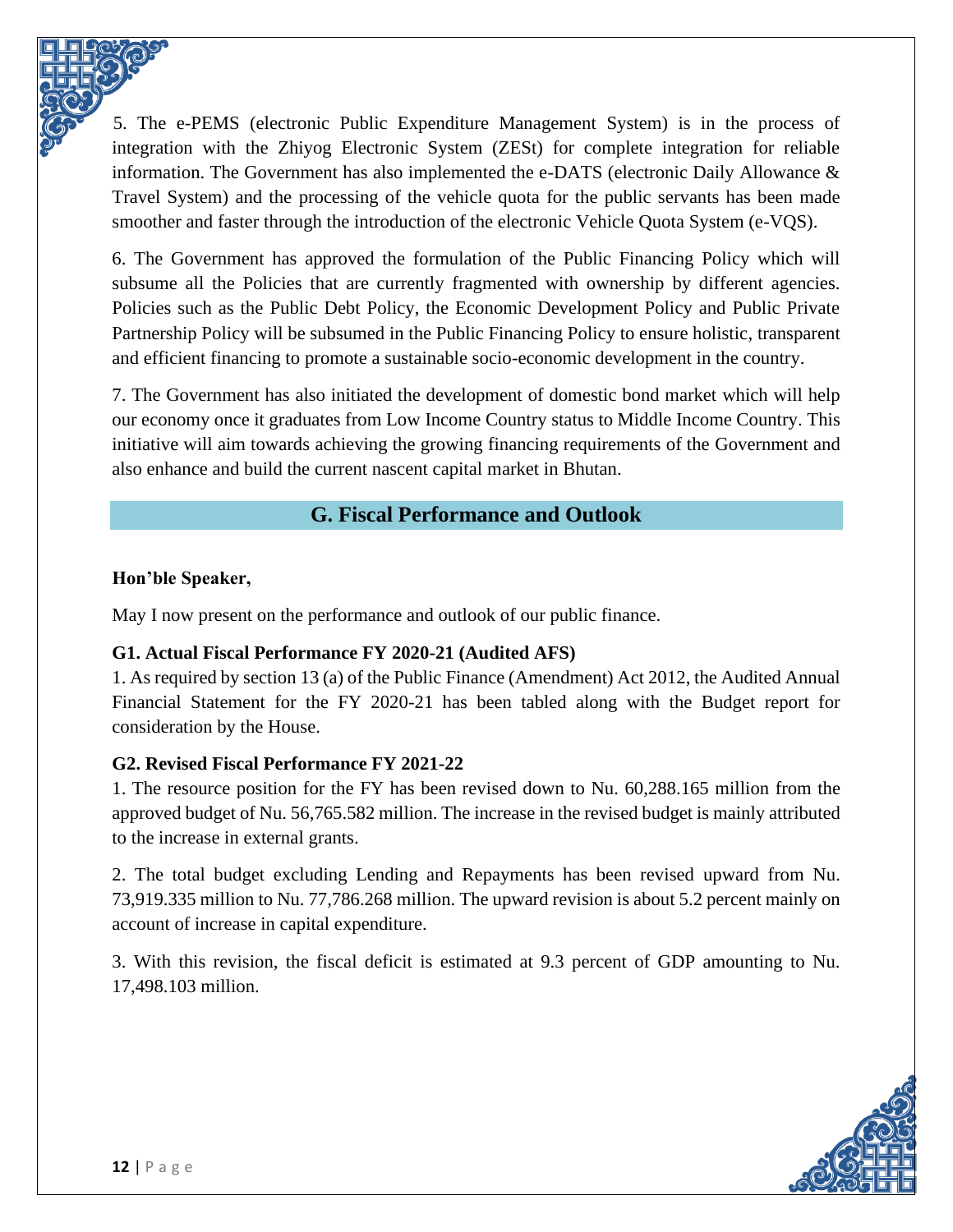## <span id="page-16-0"></span>**G3. Supplementary Budget Appropriation Bill**

#### **Hon'ble Speaker,**

The Supplementary Budget Appropriation Bill for FY 2021-22 amounting to Nu. 3,866.933 million is submitted to the House for consideration. The total budget appropriation for FY 2021- 22 is revised from Nu. 80,483.150 million to Nu. 84,350.083 million with the incorporation of external funded activities and projects including COVID-19 related activities.

#### <span id="page-16-1"></span>**G4. Fiscal Statement and Targets for FY 2022-23**

#### **Hon'ble Speaker,**

1. In view of the finite resources, the Government's fiscal policy continues to be sustainable and responsive to the challenges brought about by the pandemic to help the economy regain its growth momentum amid the expected negative growth in 2020.

2. The fiscal policy for FY 2022-23 is designed to support economic recovery and gradually aims towards consolidation by enhancing domestic revenue mobilization and prioritizing expenditures.

3. Considering the various initiatives under the economic recovery measures primarily underpinned by fiscal, monetary, regulatory/policy interventions, the fiscal outlook is expected to improve in the medium-term. As a result, the Government shall ensure to achieve and maintain the fiscal targets within sustainable levels.

4. Therefore, the FY 2022-23 Budget aims to fulfill the fiscal objectives by setting the following fiscal targets:

- *a) Contain fiscal deficit below 5 percent during FY 2022-23 to achieve the Mid-Term Review target of 5 percent;*
- *b) Minimum GDP growth of 4.5 percent;*
- *c) Tax to GDP ratio of at least 12 percent;*
- *d) Recurrent expenditure to be covered by domestic revenue; and*
- *e) Non-hydro debt maintained below 35 percent of GDP.*

#### <span id="page-16-2"></span>**G5. Fiscal Outlook for FY 2022-23**

1. Total resource is estimated at Nu. 51,925.754 million, of which domestic revenue is estimated at Nu. 36,368.270 million for FY 2022-23. Within the domestic revenue, tax revenue constitutes 70 percent and non-tax revenue constitutes 30 percent.

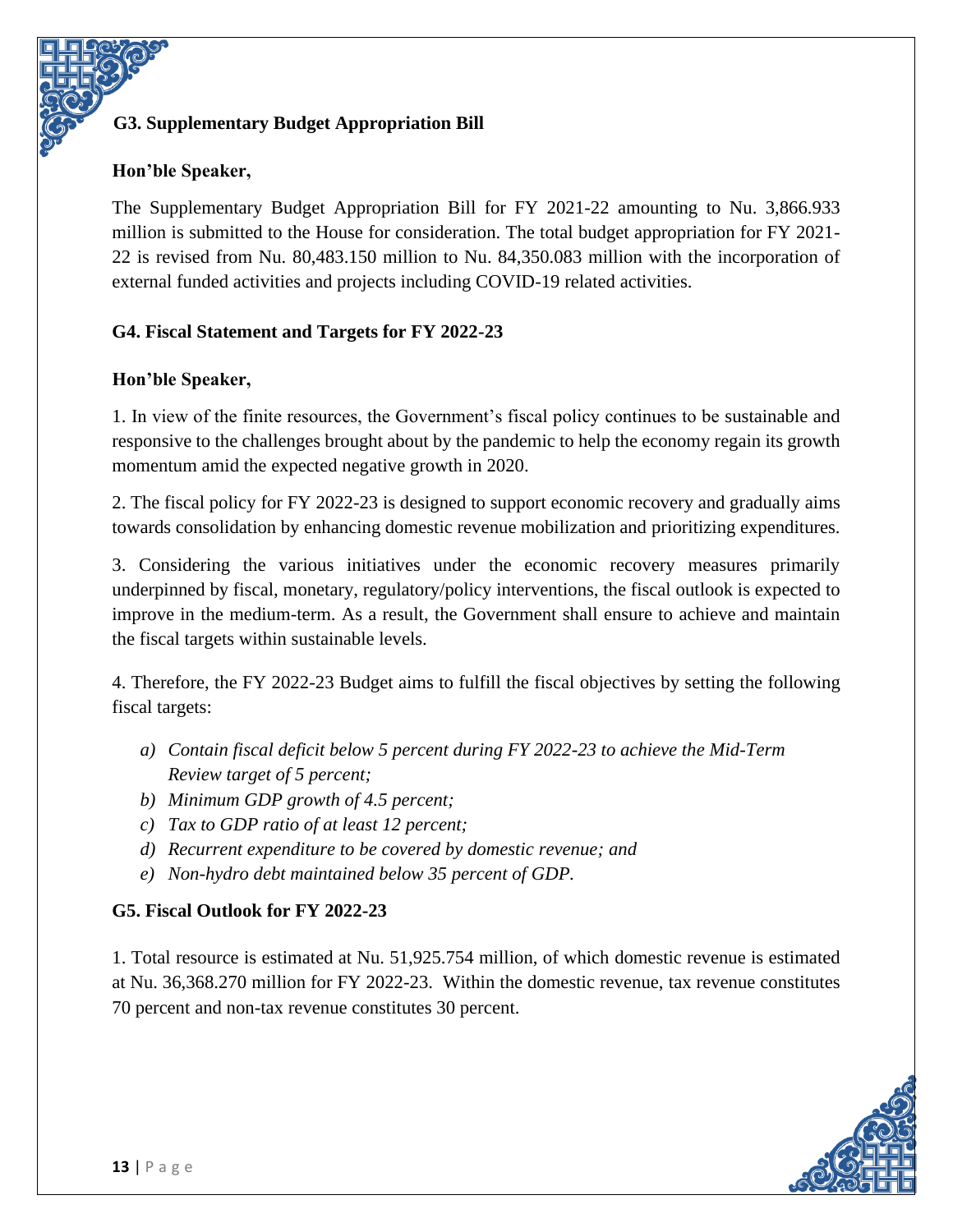2. The tax revenue during FY 2022-23 is expected to grow by 10 percent as compared to FY 2021- 22.

3. Total expenditure for the FY 2022-23 is estimated at Nu. 74,807.887 million which constitutes 37 percent of GDP. From the total expenditure, Nu. 36,340.942 million is allocated for recurrent expenditure and Nu. 38,466.945 million for capital expenditure.

4. The fiscal deficit for the FY 2022-23 is estimated at Nu. 22,882.133 million, which is 11.25 percent of the GDP.

5. With net lending of Nu. 2,795.729 million, the net financing requirement amounts to Nu. 20,086.404 million, which will be financed through net external borrowings of Nu. 270.006 million and net internal borrowings of Nu. 20,356.410 million. Therefore, total public debt stock is estimated at Nu. 268,708.500 million for FY 2022-23 which is 132.1 percent of GDP.

# **H. Budget Priority Areas for FY 2022-23**

### <span id="page-17-0"></span>**Hon'ble Speaker**

1. Having outlined the macro-fiscal context for this budget, we have carefully reflected on a theme that would resonate with our strategies to protect lives and livelihoods during this period of the COVID-19 pandemic, cushion the vulnerable and support the economic recovery process for job creation and sustained growth.

2. In this respect, the Government has formulated this year's budget on the theme *"Accelerating Economic Recovery through strategic investments in the areas of food self-sufficiency, human capital development, sustainable infrastructure development and improved social security."*

3. Hon'ble Speaker, based on the above theme, allow me to elaborate on the next section of my Statement which will give highlights of the policy priorities of the Government and the strategies geared towards achieving the budget theme.

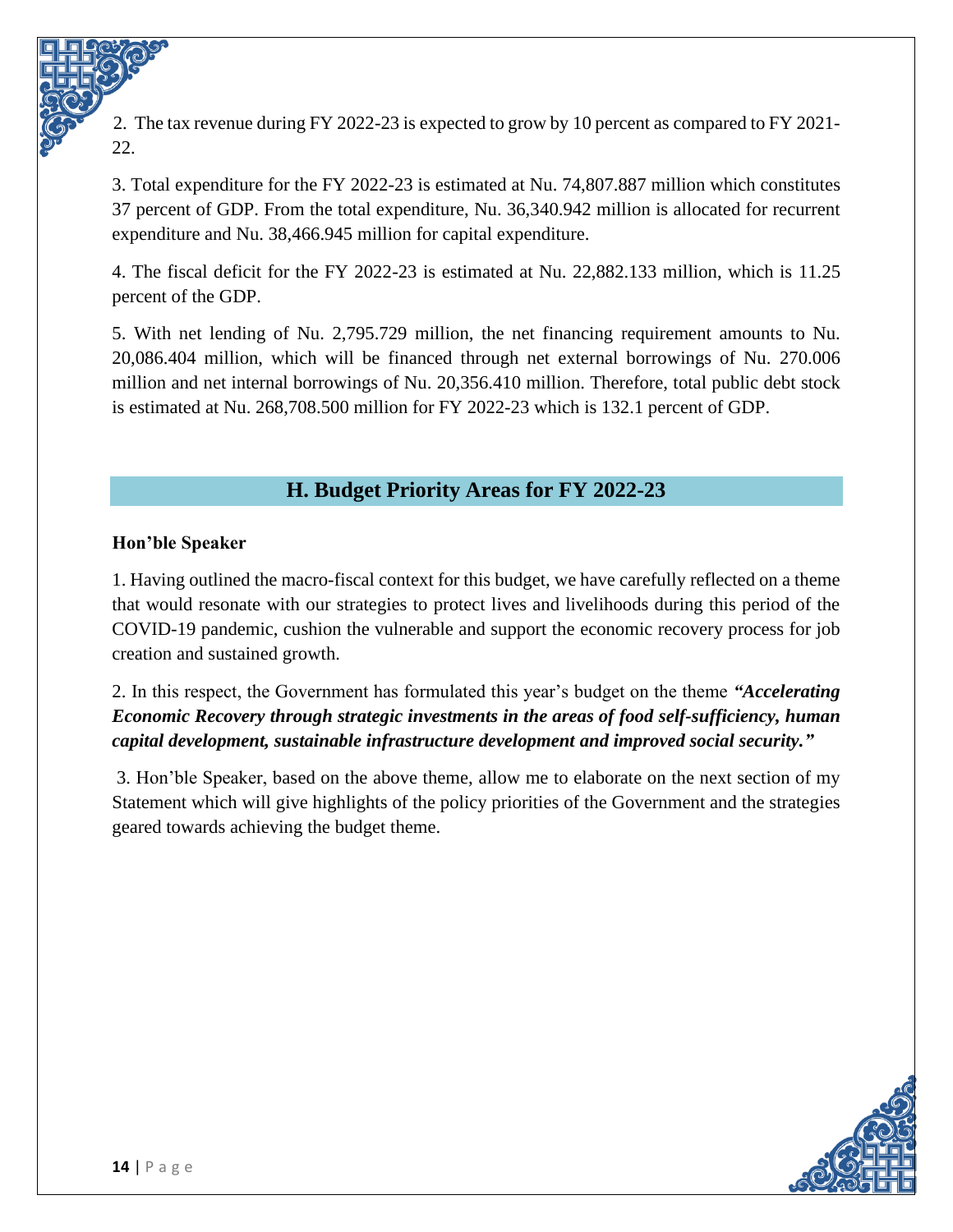

### **H1. Policy Priorities of the Budget for Economic Recovery**

#### <span id="page-18-0"></span>**Hon'ble Speaker,**

The Government will undertake the following targeted strategic interventions to accelerate economic recovery process after what the economy underwent during the past 2 years:

- First, the utmost priority for an economy to progress and develop is to ensure macroeconomic stability to foster a secure and sustainable economic path; For this, investments in human capital development will be critical, thus, this year's budget focuses primarily on investing and developing the existing human capital base.
- Second, scaling up development of critical infrastructure in the country such as roads, energy, water, and technology which will result not only in short-term economic gains but also set strong and robust economic base for the future;
- Third, enhance investments in key economic sectors for broad based sustainable recovery by leveraging agricultural productivity, facilitating the growth of CSIs, creating enabling environment for the growth of manufacturing industries, and opening of tourism sector;
- Finally, expand the existing work geared towards improving access to quality social services in health and education.

#### **H2. Spending Priorities for FY 2022-23**

#### <span id="page-18-1"></span>**Hon'ble Speaker,**

Let me now turn to the highlights of the Government spending priorities for the new financial year. In view of the revenue mobilization challenges and significant expenditure demands, spending in the FY 2022-23 will focus on critical areas with the highest impact on the well-being of the Bhutanese people and in support of economic recovery process. Therefore, the total capital budget for FY 2022-23 is estimated at Nu. 38,466.945 million and following are some of the key priority activities in achieving the overall theme of FY 2022-23 budget:

#### *1) Quality Education for All*

Hon'ble Speaker,

• Education has been one of the key sectors which has greater impact on the society and economy as a whole. Therefore, the Government continues to work towards improving the quality of education besides enhancing the access to sustainable education and lifelong learning through continuous reform and development of policies, curriculum and assessments, and improving basic school infrastructure.

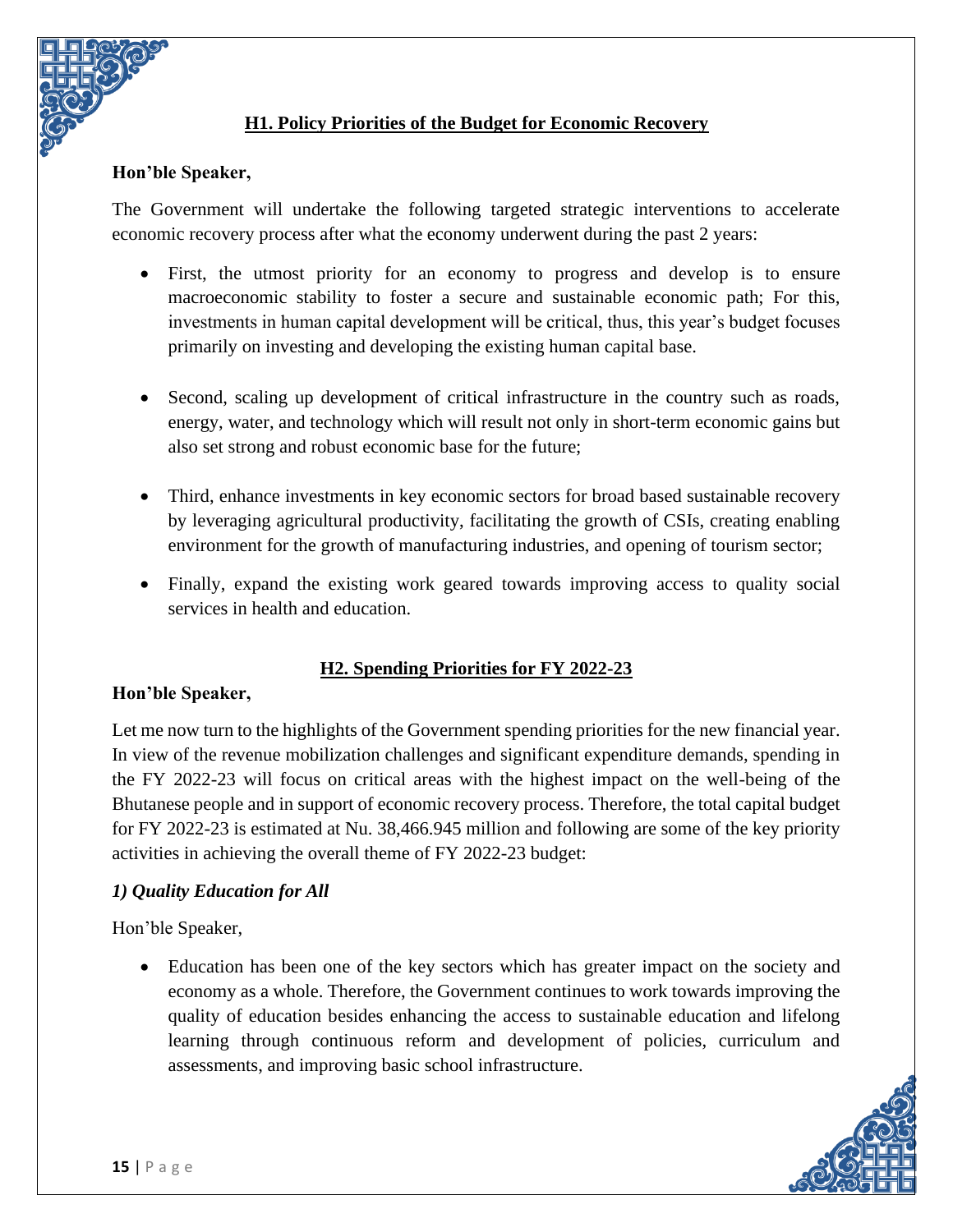- This budget continues to prioritize education as the most important segment of public expenditure. For this financial year, Nu. 13,316.135 million has been allocated for the education sector at 16 percent of the total budget. Out of which, Nu. 4,167.457 million is allocated as capital expenditure and Nu. 9,148.678 million as current expenditure. The ministry of education has been allocated a budget of Nu. 2,074.420 million, followed by Nu. 8,950.478 million for schools under Local Government, and Nu. 2,291.237 million for universities and institutes.
- Some of the major activities includes education reform to equip students with the competency required in the  $21<sup>st</sup>$  century for which budget of Nu. 332.500 million is allocated. Additionally, in our pursuit towards enhancing STEM education as the foundation for technological advancement and skills development, a sum of Nu. 150 million is being allocated.
- Further, to implement the Bhutan Baccalaureate learning process in 22 schools based on the practices at the Royal Academy, Pangbisa, Nu. 100 million has been allocated to equip schools with ICT equipment supplies and internet connectivity.
- To support school infrastructure development and ensure safe learning in our schools, the Government has allocated Nu. 1,224.695 million for infrastructure development in schools.
- Some of the infrastructure development activities and proposed budget includes Nu. 30.663 million for Dorokha Central School, Samtse, Nu. 27.133 million for Pakshikha Central School, Chhukha, Nu. 21.500 million for Tendu Central School, Samtse, Nu. 17.610 million for Damphu Central School, Tsirang, Nu. 15 million for Nangkor Central School, Pema Gatshel, Nu. 27.363 million for Minjiwoong Central School, Samdrup Jongkhar, Nu. 18.509 million for Gomdhar Central School, Samdrup Jongkhar, Nu. 16.859 million for Martshalla Central School, Samdrup Jongkhar, Nu. 16.944 million for Laya Lower Secondary School, Gasa, and Nu. 250 million for Gyalposhing College of Information and Technology.
- In addition, under the education flagship Programme, out of the total allocation of Nu. 900 million, Nu. 598.648 million have been utilized till FY 2021-22. For FY 2022-23, Nu. 80 million is provisioned to support development of ICT skills and knowledge for laboratory assistants to enrich technology driven education which has become integral part of our lives in the 21st century.

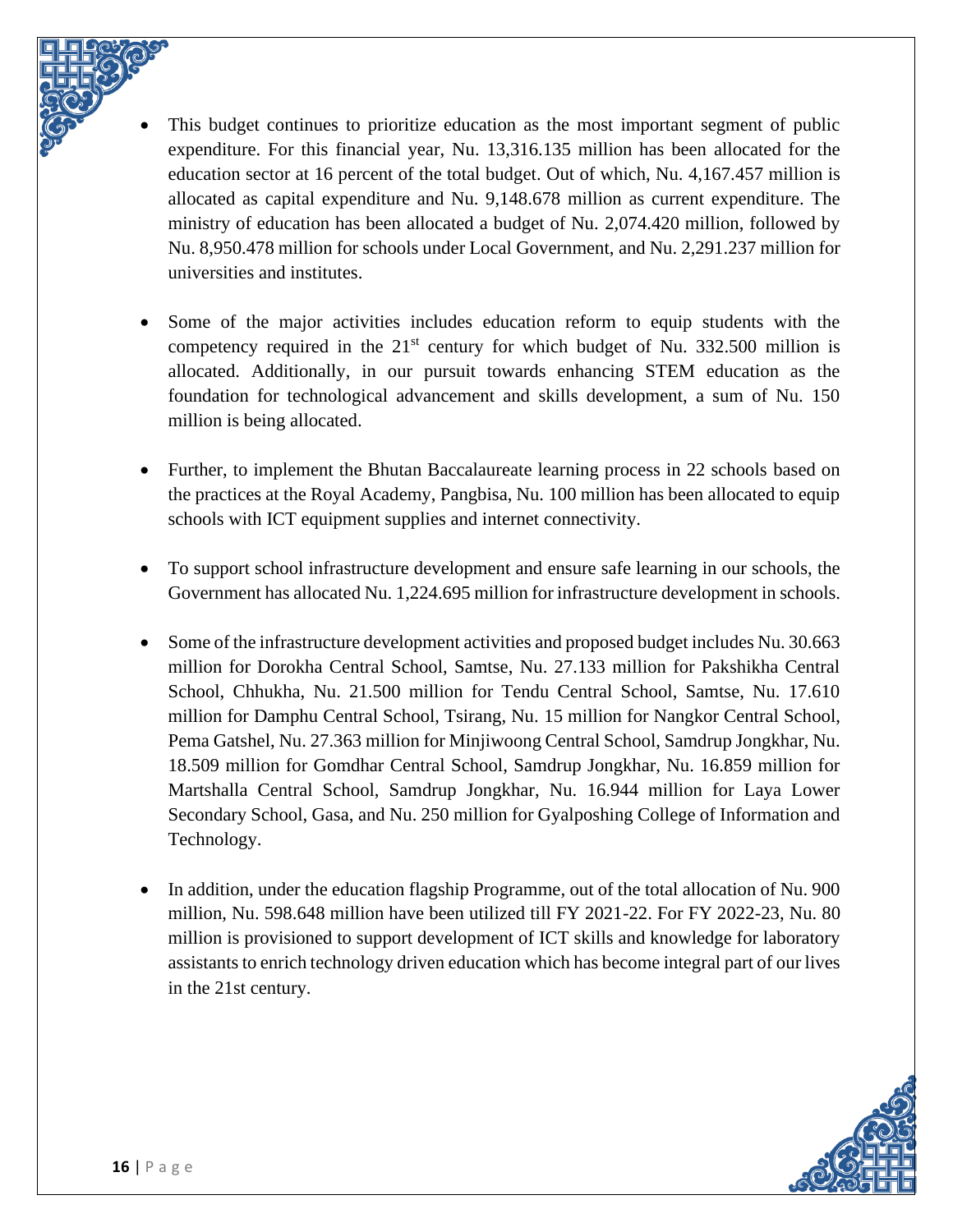

Hon'ble Speaker,

- A strong healthcare system has become a must for the country due to unpredictable events, such as the COVID-19 pandemic. Further with the rapid change in healthcare, it is important for the country to adapt to changing technologies. Hence, the Government will continue to prioritise public heath to build national resilience in our preparation for any uncertainties.
- Therefore, the process of healthcare budgeting differs based on the emerging situations and varies from year on year. Accordingly, for FY 2022-23, Nu. 10,572.400 million is provisioned for the Health Sector which is about 13 percent of the total budget. Out of the total budget allocated for health sector, Nu. 5,107.422 million pertains to capital expenditure and Nu. 5,464.978 million for current expenditure. The Ministry of Health has been allocated a budget of Nu. 5,194.474 million, Nu. 1,963.989 million for JDWNRH and Nu. 3,352.887 million for LGs (BHUs).
- For the current financial year, in continuation with our fight against the pandemic, a total budget of Nu. 538.124 million has been provisioned for the containment measures. Of the total, Nu. 432.570 million is for procurement of vaccines for all populations, Nu. 73 million is for procurement of test kits and Nu. 32.554 million for flu clinics, procurement of ventilators, etc. Further, Nu. 301 million is provisioned for procurement of hospital equipment and maintenance.
- In addition, Nu.160.631 million is also provisioned for construction of a 60 bedded Pema Center, a hospital with a noble vision to cater to mental health and wellbeing.
- Further, Nu. 63.500 million is provisioned to construct four satellite clinics for decongestion and steps towards taking health services to the door in places such as Motithang, Babena, Simtokha and Debsi.
- For Diagnostic and curative measures through dissemination of health information which is crucial for improvement of general heath, a budget of Nu. 118.298 million is provisioned. A sum of Nu. 84.500 million is also provisioned for procurement of Cardiac Catheterization laboratory under JDWNRH.
- In order to ensure that healthcare facilities are made available in the furthest dzongkhags, a budget of Nu. 65.180 million is provided for the construction of BHU at Laya and Nu. 3.901 million for the construction of BHU at Lhuentse.

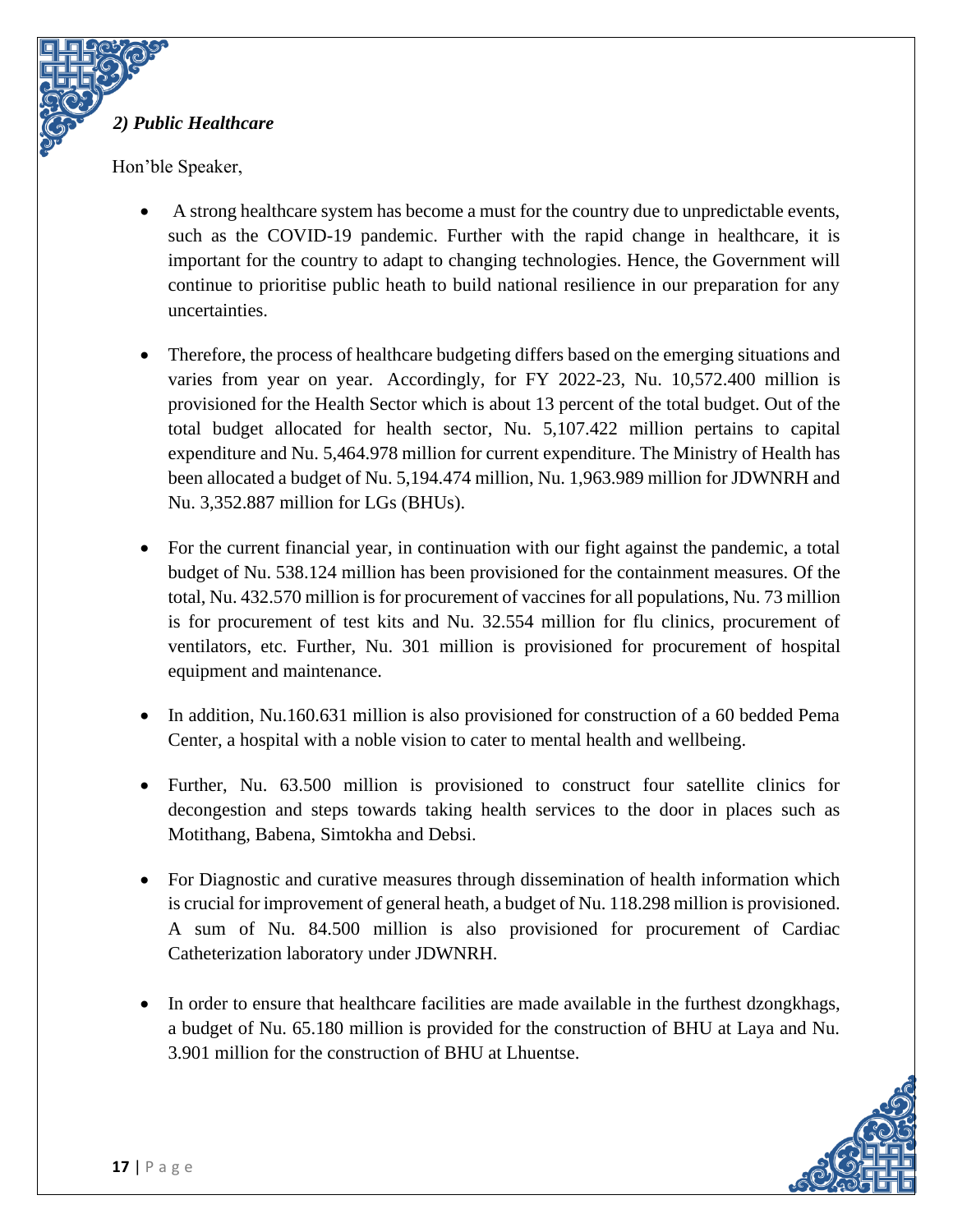Under the Health Flagship Program, the initial approved budget for the Flagship is Nu.1,109.572 and the expenditure as of May, 2022 is Nu. 485 million. There are three main programs under this flagship:

- i. Stomach Cancer programme has been initiated in all 20 Dzongkhags (Mass H. Pylori eradication program: So far around 150,000 people screened for H. Pylori infection and 50,000 people treated for infection).
- ii. Endoscopy Program: Around 25,000 endoscopies done so far and 332 stomach cancers detected so far.
- iii. Cervical Cancer Program: Program initiated in 11 Dzongkhags: Around 25,000 women screened through pap smear and 30,000 women screened using HPV test. Around 187 cervical cancers were detected.
- iv. Breast Cancer Program: Around 17,000 women screened for breast cancer and 44 breast cancer detected so far.

## *3) Agriculture and Food Security*

Hon'ble Speaker,

- The Government will continue to drive modernization in agriculture sector in improving food security and safety by increasing productivity, providing logistics facilities and storage centers.
- Investments in RNR sector is critical from the perspective of food and nutrition security, enhancing productivity for commercialization, import substitution and for conservation and management of natural forest resources and biodiversity.
- Therefore, for FY 2022-23, a budget of Nu. 7,075.557 million which is 9 percent of the total budget is allocated for agriculture and food security. Out of the total budget, Nu. 3,590.730 million is allocated for Ministry of Agriculture and Forests, Nu. 3,265.727 million for Local Governments and Nu. 219.100 million for National Environment Commission.
- Under the RNR sector, the Government will make major investments in three broad areas i.e., agriculture input, processing, and marketing.

## *Agriculture Input*

• In order to enhance productivity and reduce the incidence of human wildlife conflict, the Government will be providing chain link fencing to the farmers for which a budget of Nu. 500 million is earmarked for supply of chain link fencing to Dzongkhags benefiting 7,596 households across the country. Similarly, to promote vegetable production during the lean season Nu. 88.400 million will be allocated for the supply of low-cost poly house in the identified priority areas.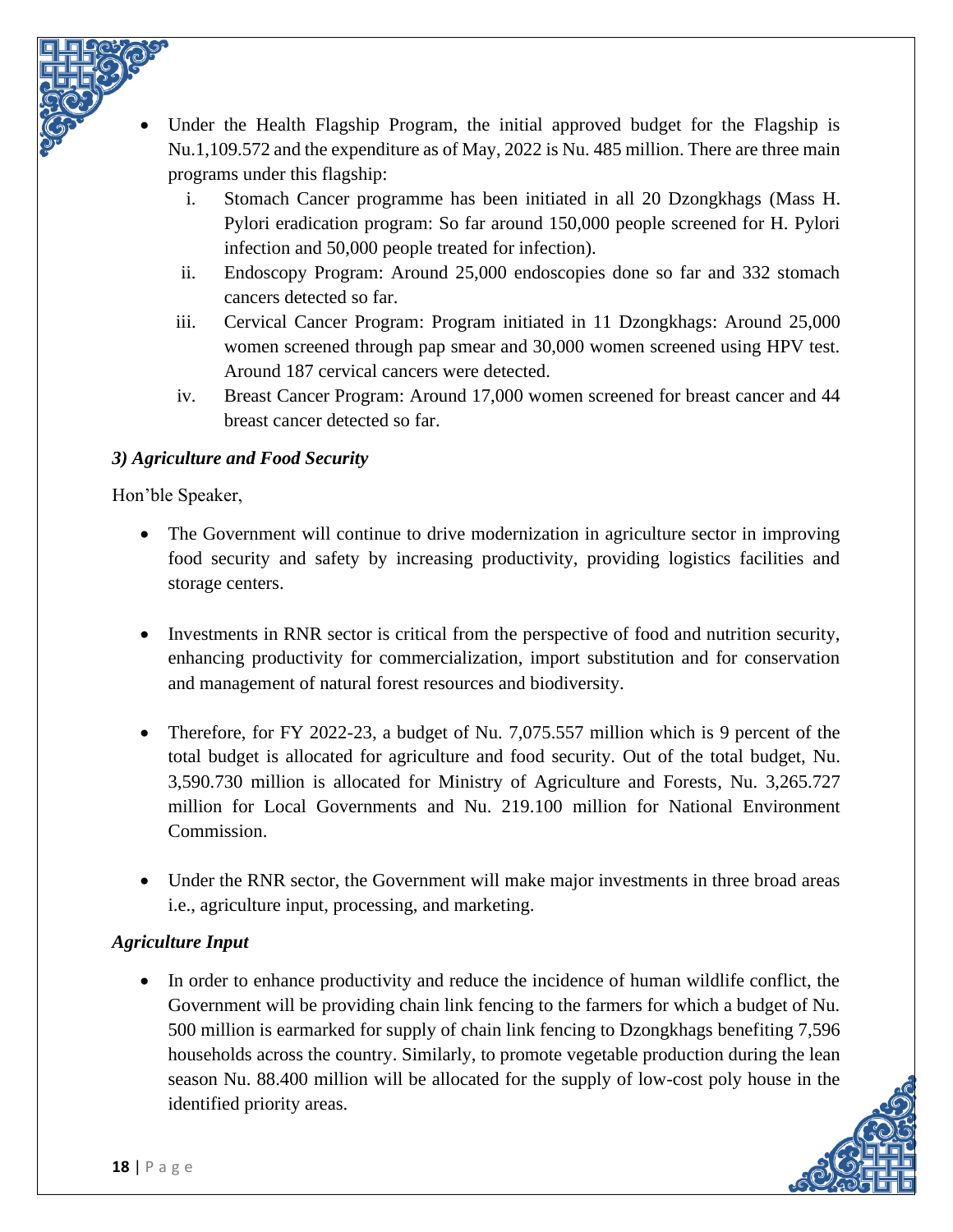- Learning from the pandemic, in the event when there is market disruption the Government will trigger the market led incentive scheme (buy back) for which the budget will provided as and when required.
- As a part of agriculture development initiative, the Government will allow the gewogs to buy farm machineries from the allocated annual capital grant. Further, to improve the quality of life of highlanders, a budget of Nu. 41.291 million is allocated for implementation of a highland development program.
- The Government continues to support the RNR sector in stabilizing the farm production and increase in crop yields and quality through construction and renovation of irrigation schemes with total allocation of Nu. 99.266 million. Some of the key activities under this includes construction of Phangyul irrigation scheme budgeted at Nu. 50 million and renovation of Phenthey Yurwa irrigation channel at Talo and Toebisa, Punakha at Nu. 26.880 million.

#### *Processing*

• In order to facilitate efficient marketing through value addition a total of Nu. 134.300 million is allocated for construction of integrated cold stores with pack houses, construction of export facilitation centers, establishment of semi processed peach and plum jam enterprises.

#### *Market Facilitation*

- To ensure a tech-enabled agriculture for sustained security and prosperity, a total budget of Nu. 382.230 million is provided for the key activities such as:
	- ➢ establishment of export facility centers/pack house at Phuentsholing, Gelephu, Samtse and Nganlam;
	- ➢ establish potato washing, drying, grading, processing and packing facilities at Gangtey, Khaling and Bumthang.
	- $\triangleright$  establish tech-driven large scale commercial farm at Gangtokha, Nichula, Dagana, Zomlithang, Phutshothang and Samdrup Jongkhar; and
	- ➢ commercialization of Asparagus and strawberry farms.

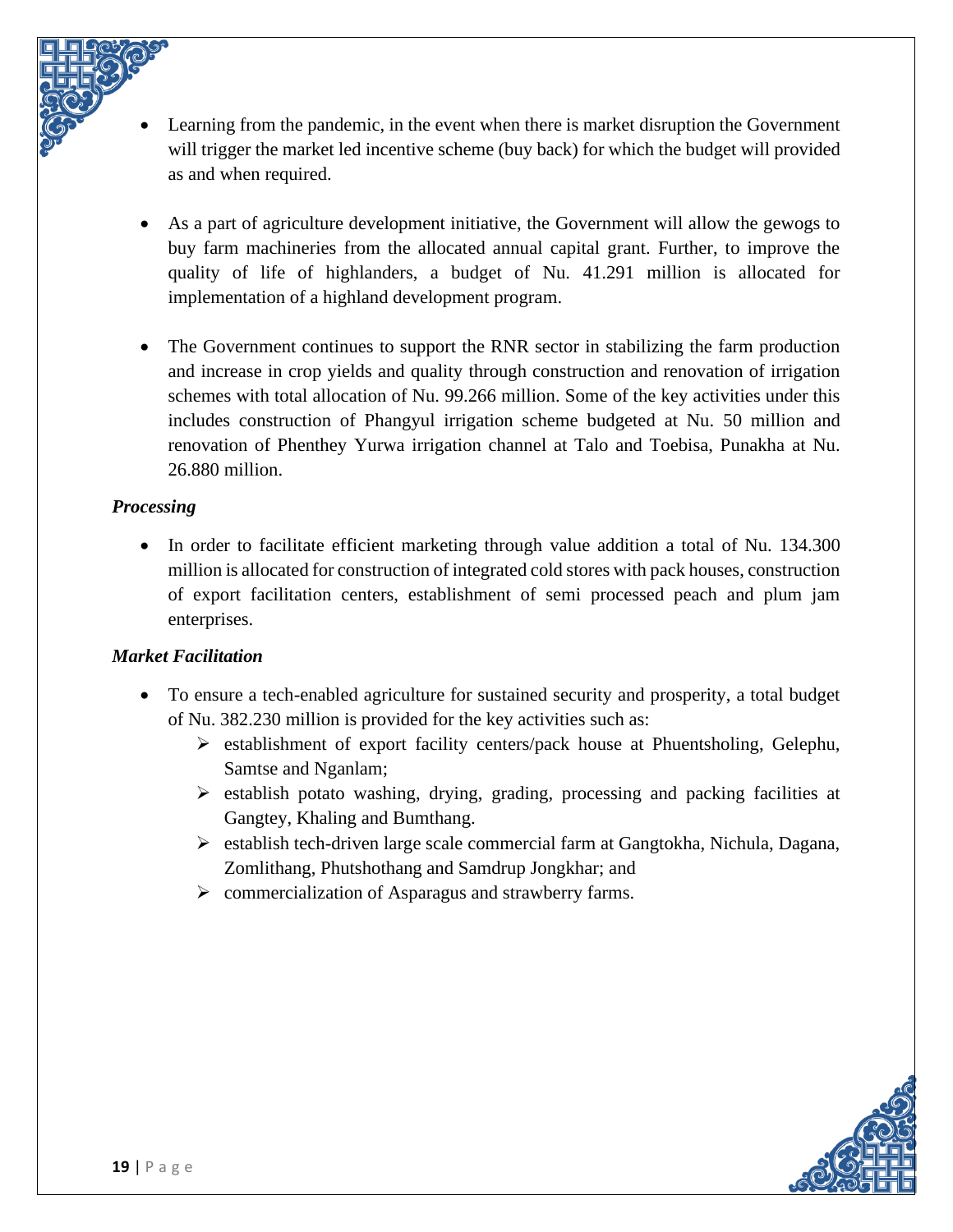### **4) Human Capital Development and Skilling**

Hon'ble Speaker,

- In order to respond to challenges posed by the pandemic and to enhance the country's economic resilience post-pandemic, the Government has formulated a range of plans and strategies. Many strategies have been developed and introduced to enhance the resilience of the Bhutanese workforce through provision of upskilling and reskilling programs attuned to the needs of the emerging economy.
- Given its importance, the Government has identified technical and vocational training, HRD and other employment generating schemes as one of the game changers to meet the labour demand in the economy.
- The Skills Development Plan (SDP) is one of the strategies initiated to address the shortage of skilled workforce in different economic sectors through provision of relevant and highquality training aligned to the needs of the country through review and development of curriculum, procurement of training materials and tools and equipment for public institutions, and conducting entrepreneurship development training. For this project a total of Nu.333.777 million has been allocated for FY 2022-23.
- Moreover, to address the unemployment issue, the Ministry of Labour and Human Resources (MoLHR) has been allocated Nu.1,627.656 million for FY 2022-23. Through this allocation, the Government will continue the programs to strengthen the vocational training institutes by equipping the institutes with required training materials, engagement of candidates with employers to gain hands-on experiences, and will continue with the Youth Engagement and Livelihood Program for which a budget of Nu. 118 million has been allocated.
- Under the Build Bhutan Project, Nu. 81.333 million has been provided for programs to skill youths by developing assessment resources and conducting national assessment through Recognition of Prior Learning and engaging the candidates with employers.
- Additional major activities include Nu. 480.909 million Skills Development Project, Nu. 150.999 million for augmentation of existing TTIs and IZCs to Vocational Colleges, and Nu. 333.777 million for skills development plan emphasizing on enhancing increased and equitable access to TVET programs, improving quality and relevance of TVET provision and transforming TVET through effective leadership and governance.
- In order to ensure need-driven capacity building programs, for critical HRD training Nu. 544.351 million is provisioned in FY 2022-23.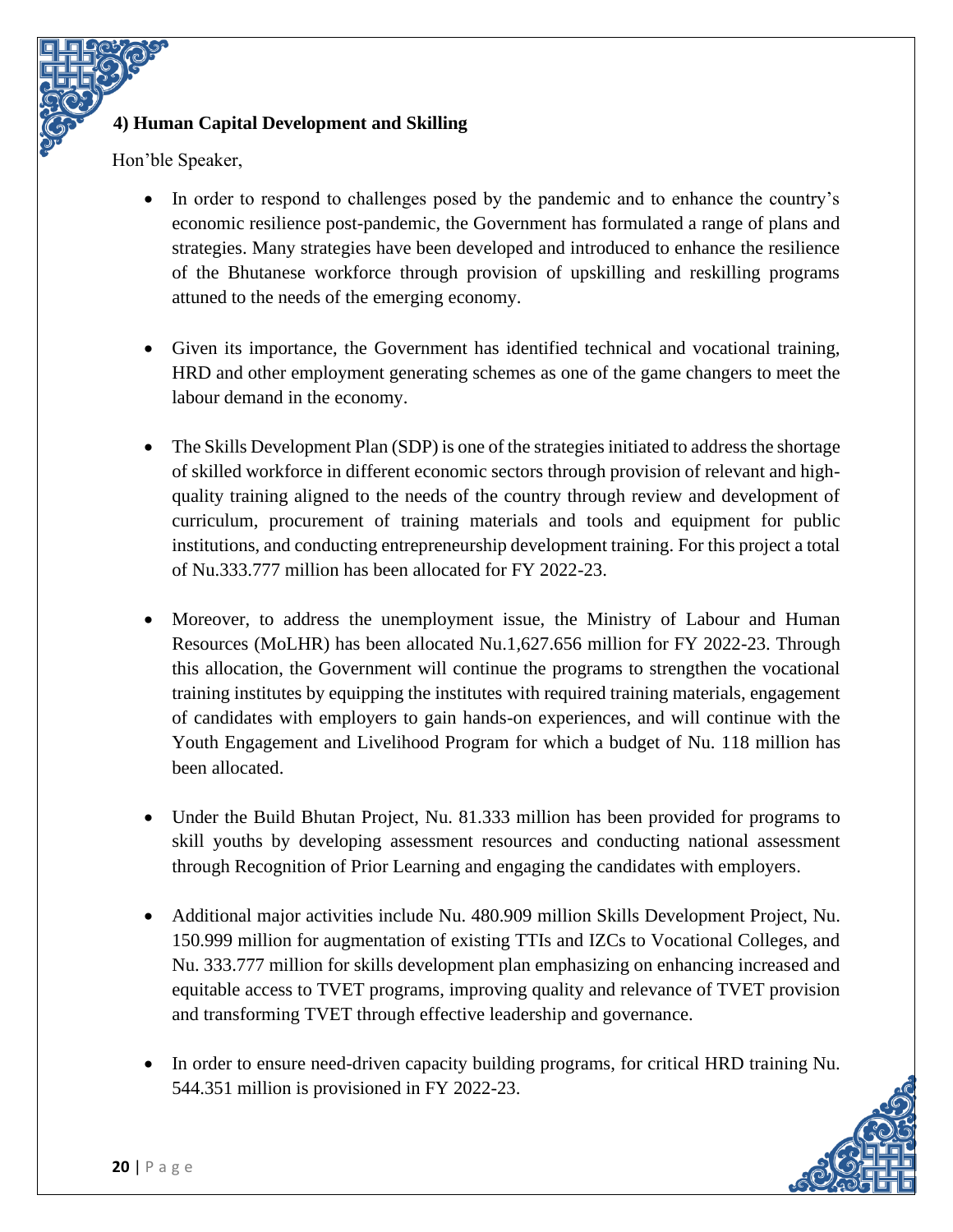#### **5) Sustainable Infrastructure Development**

Hon'ble Speaker,

- The Government continues to expand critical infrastructure especially in roads to create an enabling environment for economic recovery and employment creation. The economy needs reliable infrastructure to connect supply chains and efficiently move goods and services across the country and outside borders.
- Towards this end, a budget of Nu. 8,979.609 million has been provided which comprise 11 percent of the total budget.
- The allocation includes a budget provision of Nu. 1,500 million for Granular Sub-base (GSB phase II second priority) and Nu. 3,190.562 million provisioned under the respective Dzongkhags for GSB phase II-first priority. In addition, it also includes the total budget provision of Nu. 444.103 million for blacktopping of Gewog Centre (GC) roads under various Dzongkhag.
- Further, the sector allocation also includes works related to the Primary National Highway (PNH) of total Nu. 863.681 million. Some of the major activities include pavement strengthening of Gomphu Pangbang PNH (Nu. 49.500 million), Improvement of Tingtibi Phophel PNH (Nu. 60.000 million), Pavement strengthening on Jumja Raudak PNH (Nu. 81.695 million), Improvement Works on Sengor Dramaling PNH (Nu. 194.150 million), Improvement works on Ura Yongkola Rothpashong PNH (Nu. 167.070 million).
- In addition to the above, a budget of Nu. 86.787 million for FY 2022-23 has been provided for activities such as upgradation of highways to District HQ: Buyang to Trashi Yangtse and preparation of Regenerative construction materials & technology.
- A total budget of Nu. 244.941 million is provided for Secondary National Highway (SNH) for which some of the major activities are Improvement works on Tshelingore Khothakpa SNH (Nu. 94.000 million), and Construction of Diana Zam at Samtse to Sipsu SNH (Nu.72.801 million).

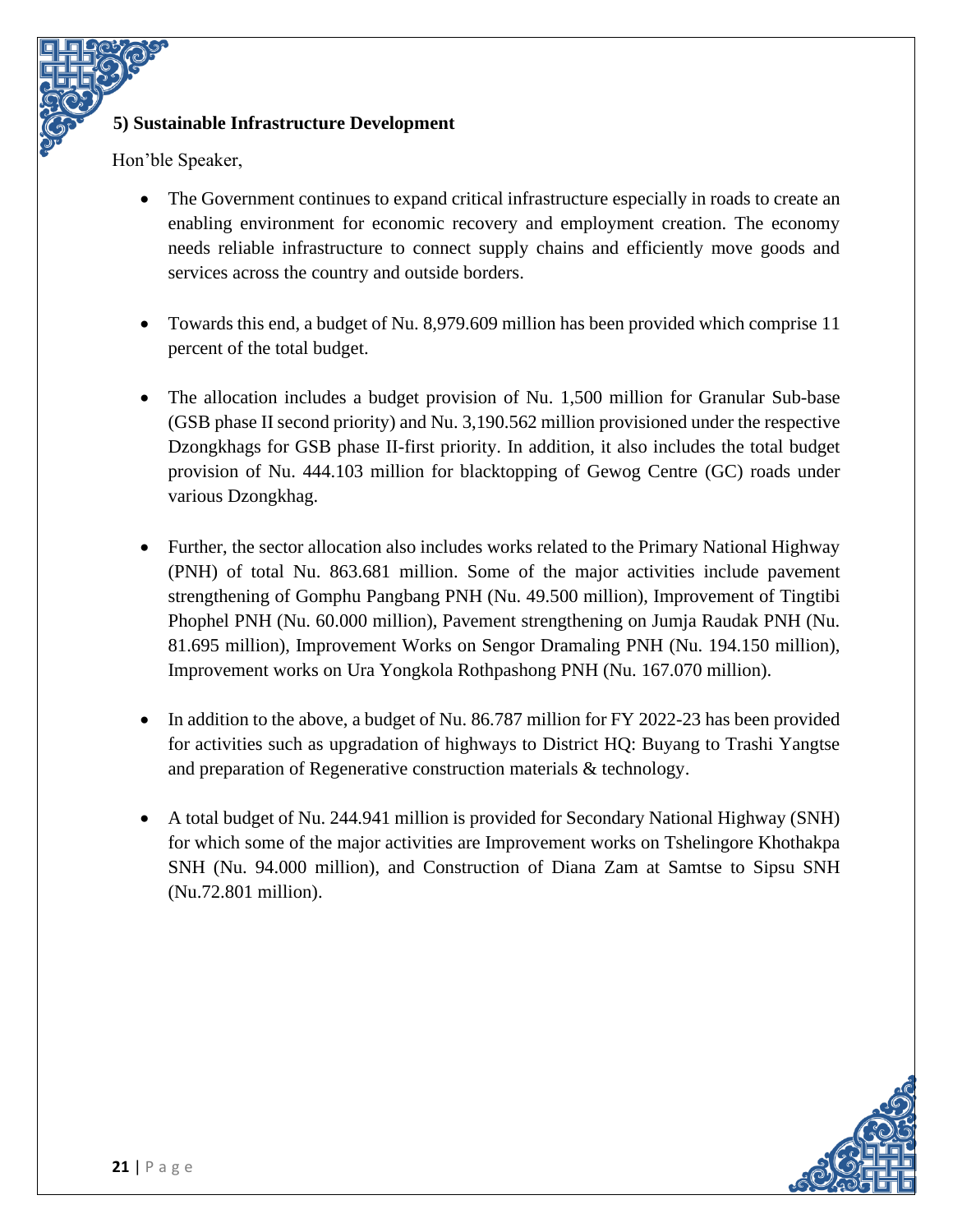### **6) Mining and Manufacturing Industries**

Hon'ble Speaker,

- In our pursuit towards rebounding our economy to pre-pandemic levels and also as we embark on an arduous journey for a 21st century economy, this particular sector is vital given its wide outreach and catalyst between the private sector and the Government.
- Hence, for FY 2022-23, the budget allocated for the sector is Nu. 3,097.226 million consisting of 4 percent of the total budget.
- Some of the major activities include development of Dry port at Pasakha, Gelephu and Nganglam (Nu. 516.199 million), Establishment of Industrial Estates and Parks at Dhamdhum, Pasakha, Bjemina, Jigmeling and Motanga (Nu. 218.821 million), and Export diversification under brand Bhutan (Nu. 20 million).
- To ensure an uninterrupted supply of petroleum and LPG during emergency situations, Nu.114.404 million is provisioned for construction of Eastern and Central Bhutan POL depot.
- Given the vast majority of the business in Bhutan fall under CSI, the Government continues to support CSI sectors with an allocation of Nu. 170.649 million under the CSI flagship program.
- Further, in support of the CSIs, as of April 2022, the Government through the National CSI Bank disbursed Nu. 2,774.979 million to 8470 number of individuals under different economic sectors.
- In addition, the Government through the NCGS credit facility disbursed Nu. 898.010 million as loans to 216 projects as of April, 2022 to various sectors including CSIs.

#### **7) Tourism**

The tourism sector is one of the major sources of employment and revenue besides earnings in convertible currency. The pandemic has severely impacted the sector with the travel restrictions and border closure announced in 2020. During the standstill of the tourism sector, the Government had supported this sector under the Economic Contingency Plan and the displaced employees received income support under the Druk Gyalpo Relief Kidu.

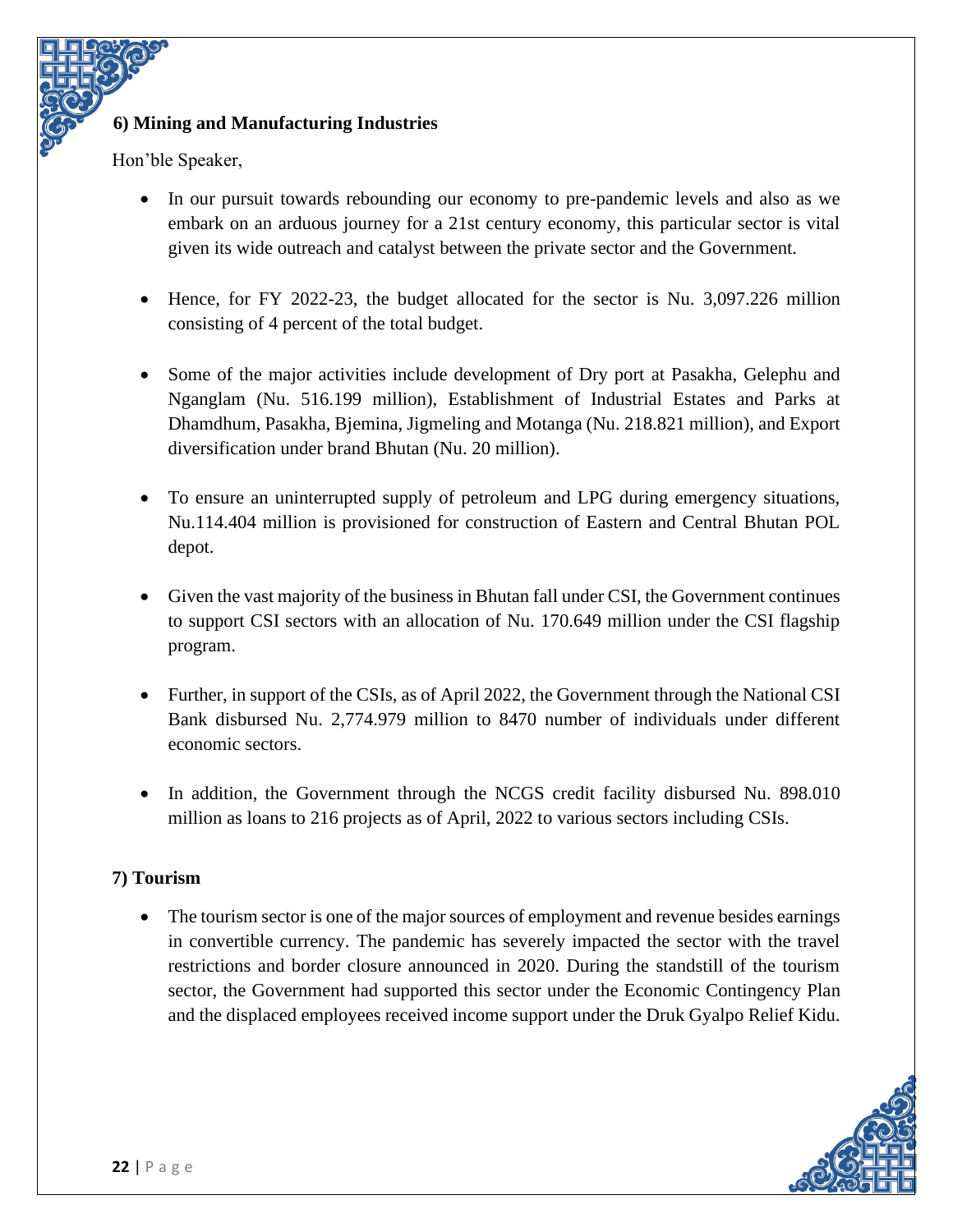• For FY 2022-23, the sector has been allocated with a budget of Nu. 123.462 million. The major activities under the sector are development of roadside amenities, training and reskilling in tourism and hospitality, enhancement of Tashel system and digitization of tourism products, establishing ecotourism guidelines and certification system, etc.

### **8) Urban development, housing and public amenities sector**

- For FY 2022-23, the Government continues to recognize the need for adequate urban infrastructure, housing and public amenities in order to provide a sense of security and quality of life to the residents. Therefore, total Nu. 4,690.887 million has been allocated for Urban development, housing and public amenities sector.
- Additionally, Nu. 1,653,600 million is allocated under the water flagship program for major urban water supply schemes, rural water supply schemes and irrigation schemes including Desuung National Service Water projects. The water flagship program is under implementation across 20 Dzongkhags and 4 Thromdes.
- Around 170 water supply schemes of different sizes have been completed and are benefiting the communities. 37 schemes have been launched through the Desuung National Service Project, of which 22 schemes have been completed and handed over to communities across 20 Dzongkhags.

## **9) Communication and ICT Sector**

- Hon'ble Speaker, communication being one of the key instruments in contributing towards the socio-economic development of the country, the Government strives to support in creating a robust ICT ecosystem.
- Apart from providing basic ICT infrastructure, efforts are being made towards digitizing public service delivery through improving the quality of telecom and satellite services, enhancing ICT professionalism, and creating an enabling business environment for the ICT sector.
- For FY 2022-23, Nu. 2,111.565 million is provisioned to the communication sector, which constitutes about 3 percent of the sector allocation. To transform the country into a smart and inclusive society, Nu. 661.803 million is allocated under the Digital Drukyul flagship program.

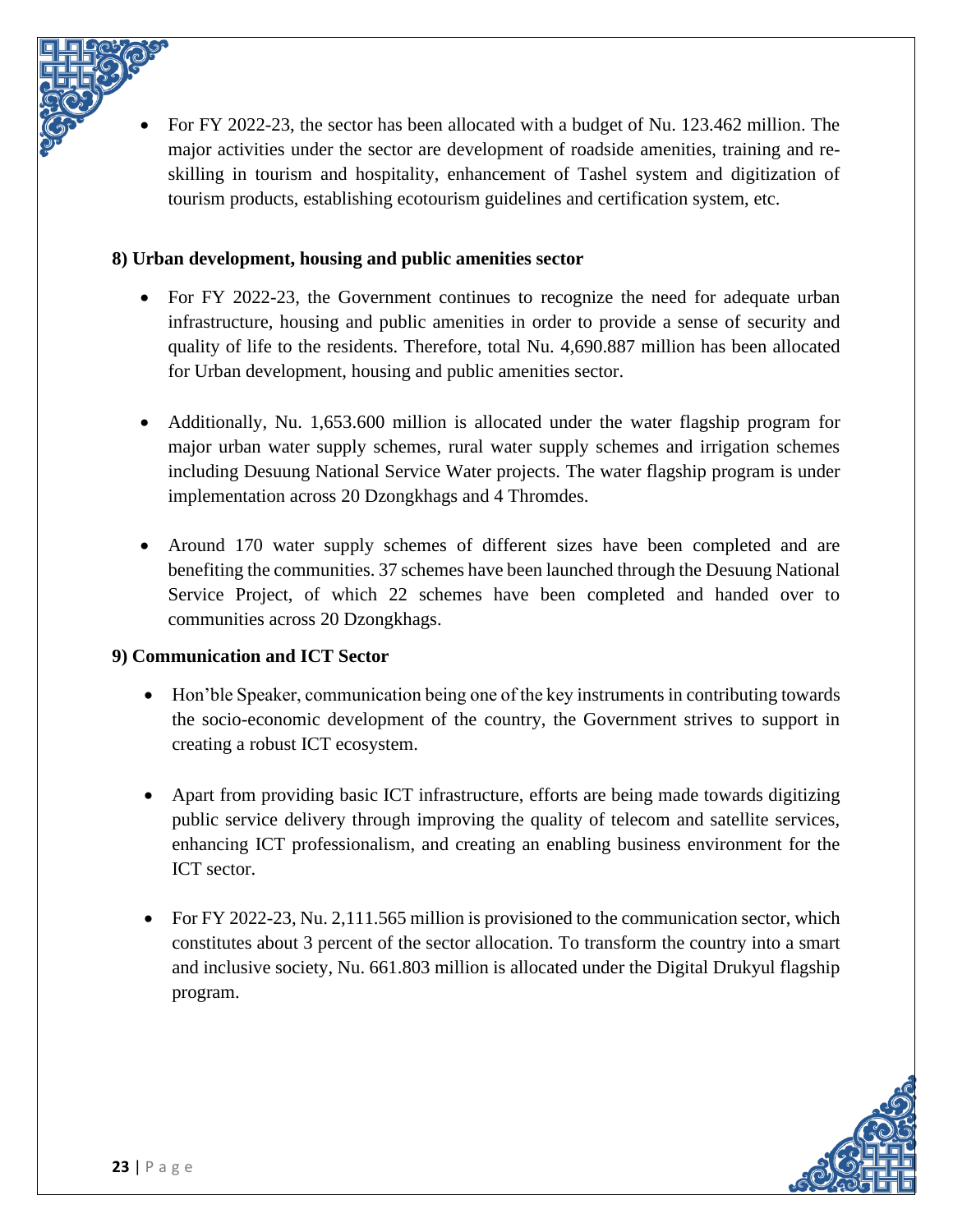

Further to strengthen government data center infrastructure for the whole of the government initiative some of the major activities include enhancement of digital transformation and innovation in the use of ICT and media (Nu.70 million), maintenance of Druk Research and Education Network (DrukRen) and data center (Nu. 23.314 million), and identified designated agency as Datahub owner for Single Source of Truth (Nu. 10 million).

- In keeping with the digital transformation pace and to raise awareness and interest in space science and technology in empowering and improving the lives of the Bhutanese people, Nu. 41 million to build in-house 3U and 5U satellites is provisioned.
- Allocations under this sector also includes runway resurfacing and extension at Bumthang Domestic Airport (Nu. 57.049 million), development of runway end safety area at Yonphula Domestic Airport (Nu. 57.467 million), establishment of electronic vehicle charging stations in 14 Dzongkhags (Nu. 14.251 million).
- In addition, Nu. 78.289 million is allocated for rural communication project phase VI to enhance universal connectivity of communication services, and Nu. 54.372 million for the procurement of mobile radio frequency monitoring equipment.
- The Royal Bhutan Helicopter Services Ltd. inaugurated its new base at Bumthang Domestic Airport to provide emergency services to Gelephu and Mongar Regional Hospital. Depending on how the tourism sector evolves, the Royal Bhutan Helicopter Services Limited is currently exploring leasing of a helicopter or adding one more helicopter to this existing fleet.
- Further, a budget of Nu. 501.783 million is being provided for activities which includes establishment of National Cybersecurity Agency, provide National Digital Identity for all citizens and residents, and establish a robust payment platform for domestic and international payments.

#### **10) Energy sector**

- Bhutan has a significant potential for renewable and sustainable energy. The Hydropower project is the backbone of the Bhutanese economy and the highest contributor to the country's GDP growth.
- Further, sustainable renewable energy is also gaining momentum in the country. Towards the achievement of reliable and energy security through diversified mode, the sector has been allocated Nu. 1,201.793 million.

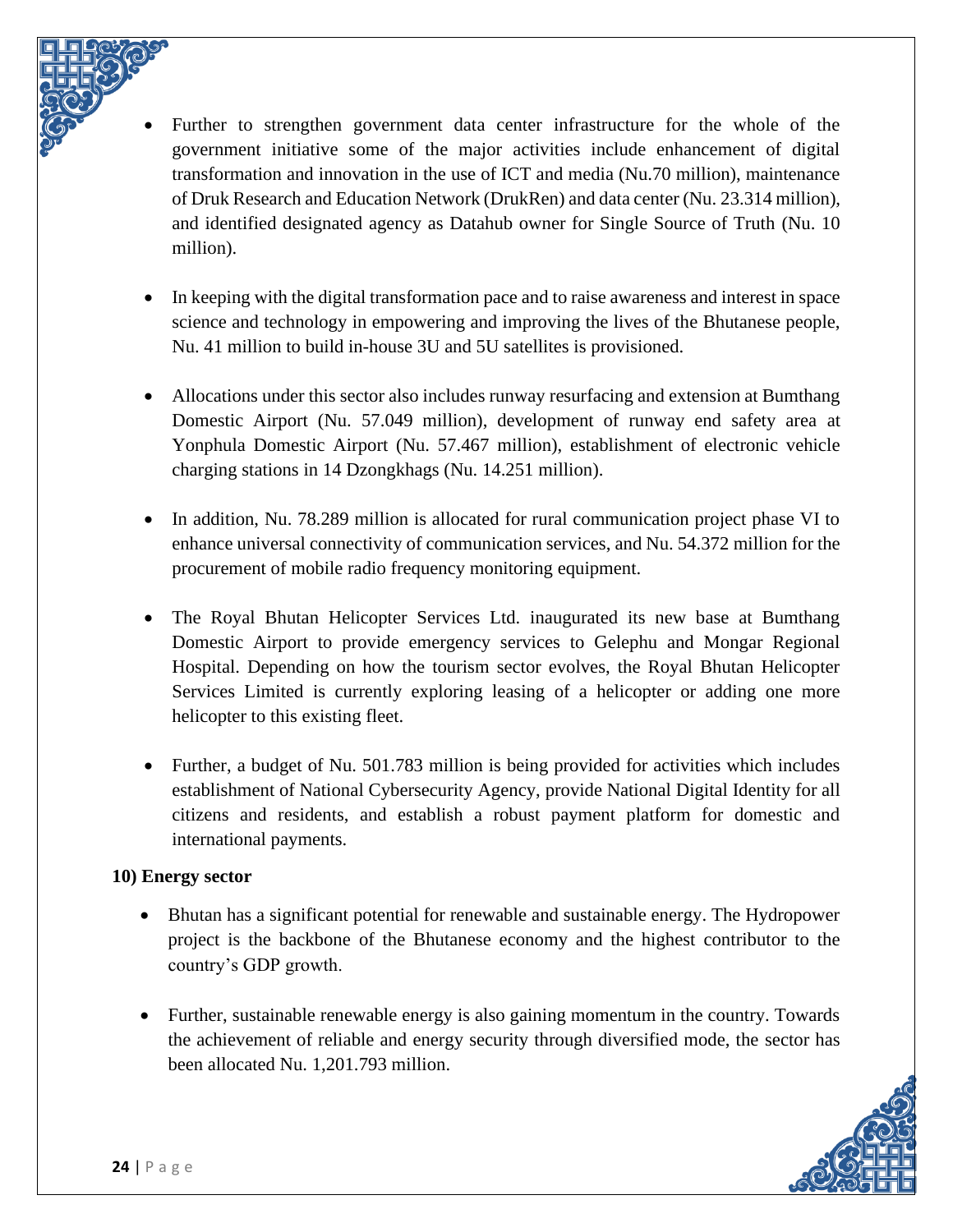

• Some of the major activity include construction of 17.38 MW Sephu Solar PV project (Nu.876.075 million), development of hydrogen road map as an alternative source of energy (Nu.17.530 million) and preparation of DPR for Kuri-Gongri hydropower project (Nu. 40 million).

### **11) Religion and Cultural services**

- This sector will continue to restore, build and conserve structures and sites which hold rich traditional and cultural significance to support the continuity and development of significant cultural expression. To this end, a budget of Nu. 1,769.313 million is allocated in FY 2022-23 under the sector.
- During FY 2022-23, the sector targets to complete two major Dzong constructions Reconstruction of Wangduephodrang and Re-construction of Drukgyel Dzong for which a budget of Nu. 146 million is allocated.
- Similarly, two major restoration works (Tango and Chari Monastery) are also targeted to be completed with the budget allocation of Nu.132.983 million.
- Further, a sum of Nu.395.600 million has been allocated for the on-going constructions of Lingzhi and Sarpang Dzongs, conservation of Lhakhangs (Pangrizampa, Chimi Lhakhang, and Lhakhang at Rajgir, India) and conservations of Monasteries (Sangchoekhor and Rigsum Goenpa).

## **12) Law and Order services**

- The sector aims towards enhancing the judicial accessibility, strengthening administration of justice and legal services, providing legal education, strengthening the border management, and strengthening a safe and secure society. Towards achieving the aforementioned objectives, a sum of Nu. 3,228.064 million has been allocated under the sector for FY 2022-23.
- As envisaged in the 12th FYP, the RBP has been allocated with the sum of Nu. 28.394 million for ongoing construction of a fully equipped forensic laboratory and purchase of cameras and accessories for safe cities to strengthen the scientific methods of detecting and curbing crimes through forensic science, CCTV and biometrics among others.
- Further, a total of Nu. 89.943 million is allocated for construction of the municipality wall near Pugli gate, Jitti border check post to Ratan workshop, below Rinchending Goenpa and along the Jharna segment at Phuentsholing.

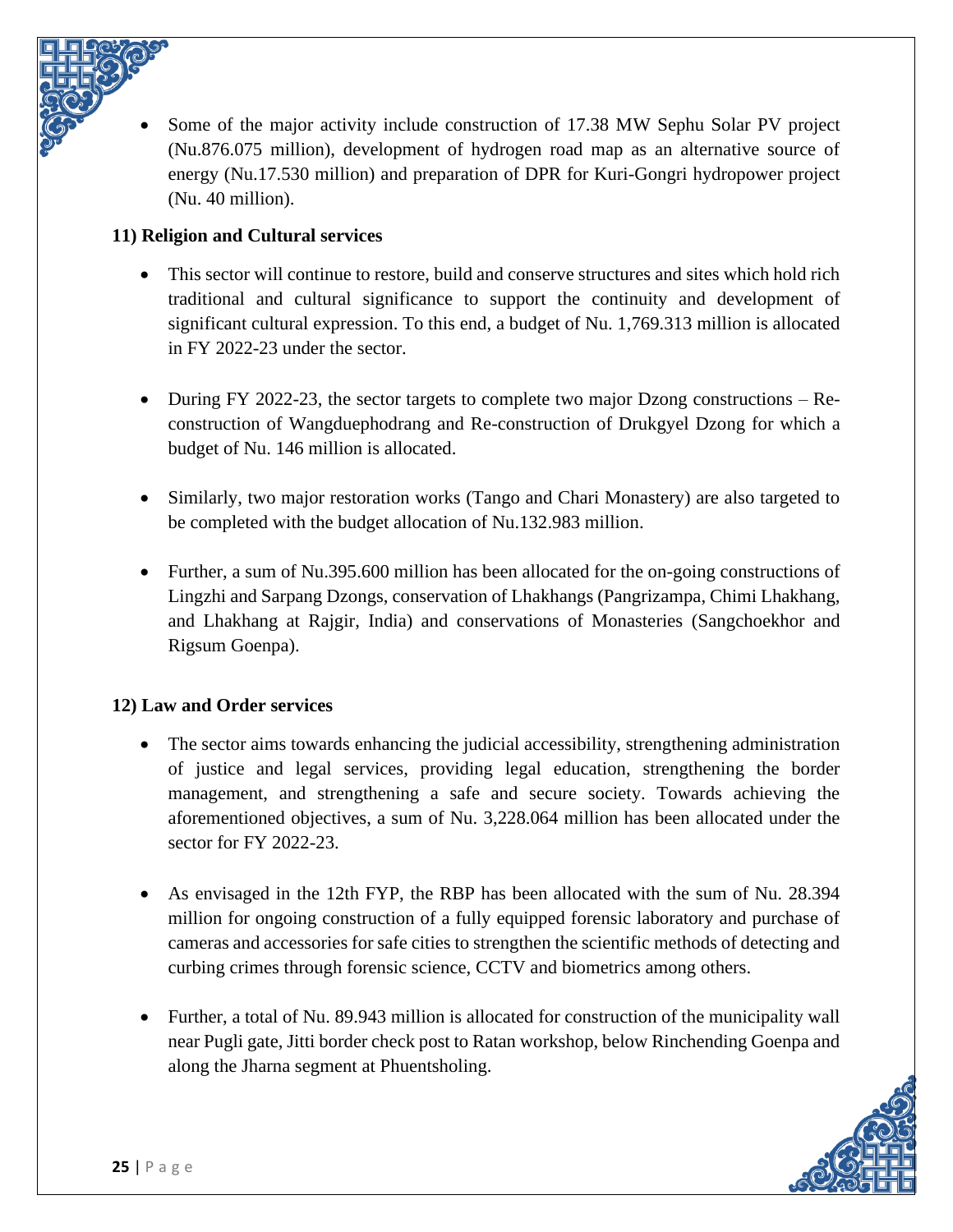#### **13) General Public Services**

- For FY 2022-23, the total budget of Nu. 15,182.745 million is provisioned under the General Public Services.
- The general public sectors include services such as Local Governments, Finance, Foreign, Constitutional Bodies, Immigration, Civil Registration and Census, and Autonomous agencies.

#### **14) Sports**

- For FY 2022-23, in order for the Government to continue support on sports services, Nu. 73.326 million is provisioned under the Bhutan Olympic Committee (BoC).
- Of the total, the major activities are Nu. 35.959 million for construction of multi-sports halls at Haa and Paro and Nu. 8.895 million for Construction of Indigenous Museum Pavilion, and Restructuring of Archery Ground at Changlimithang.
- Further, through the NCGS, 9 futsal grounds have been supported with a loan disbursement amounting to Nu. 36.560 million spread across various dzongkhags.

### **15) Local Governments (LGs)**

- For FY 2022-23, the budget allocation for LGs is Nu. 22,769.208 million of which Nu. 12,745.172 million is for recurrent and Nu. 10,024.036 million is for capital.
- The Local Governments (Dzongkhags, Gewogs and Thromdes) shall continue to receive the budget in the form of annual grants pertaining to RGoB financing. With respect to the external funded activities, the budget is provided as project-tied. The LGs will receive 26 percent of the total capital budget. However, considering the centrally executed activities of Nu.7,795.476 million by various central agencies, the actual budget allocation to LGs is about 46 percent of the total allocation.
- During this financial year, the LGs must align their local priorities with overall national priorities, i.e., Water, Road, Agriculture, Health and Education to ensure better harmonization of priorities;

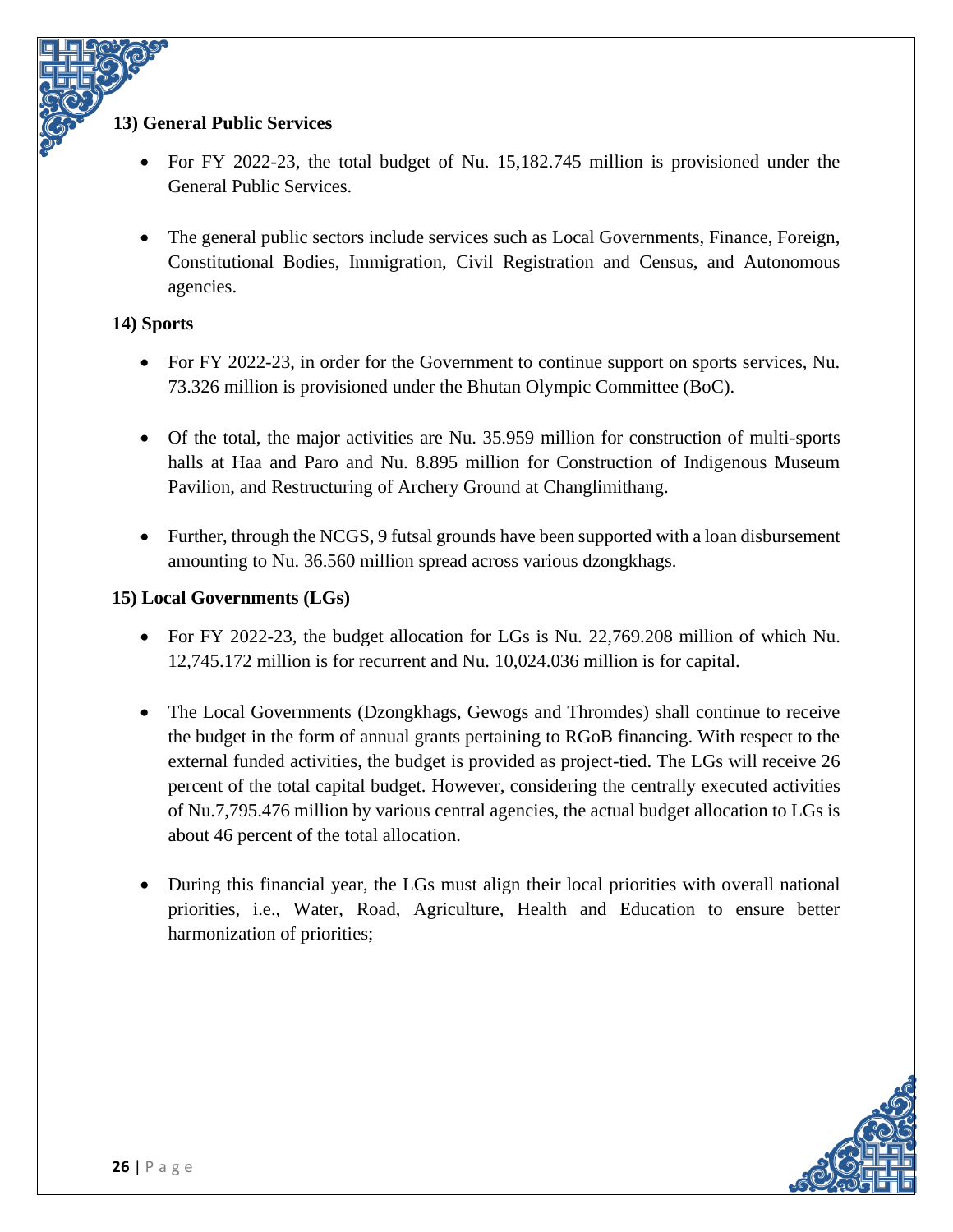### **H3. Flagship Programs FY 2022-23**

### <span id="page-30-0"></span>**Hon'ble Speaker,**

Let me now report on the flagship programs to be undertaken during this financial year.

1. From the total 12th FYP outlay of Nu. 10,000.000 million for flagship programs, Nu. 4,422.082 million has been expended thus far. For FY 2022-23, Nu. 3,130.319 million has been provisioned for the various flagship programs:

- a) Water and Irrigation: A total of Nu. 1653.600 million has been allocated to ensure access to drinking and irrigation water for households through multiple water projects in rural and urban areas.
- b) Digital Drukyul: In order to harness the power of ICT to transform Bhutan into a smart society, Nu. 661.803 million has been provisioned for development of digital identity, digital schools, electronic patient information system, Government Initiated Network etc.
- c) Waste and Stray Dog Management: Nu. 162.639 million has been apportioned for enhancing waste management facilities and Accelerated Stray Dog Management and Rabies Control Program.
- d) Health: With the objective to lower incidences of gastric, cervical, and breast cancers through early detection, screening, and timely treatment, Nu. 238.240 million has been budgeted for the health flagship program.
- e) Startup and CSI Development: For the Startup and CSI Development Program Nu. 170.649 million has been earmarked for product development standards, establishment of business incubation centers, providing training to CSIs on packaging, digital marketing etc.
- f) Organic: Nu. 97.590 million has been provisioned for the Organic Flagship Program which aims to produce ginger, turmeric, buckwheat, and lemongrass for export and domestic market with end-to-end interventions.
- g) Education: To enhance the ICT skills and knowledge of students, Nu. 80.000 million has been apportioned for the construction of computer labs, training of teachers, distribution of desktops etc.
- h) Tourism: Nu. 51.120 million has been allocated for the Tourism Flagship with the aim of increasing the contribution of tourism to the national economy and rural livelihood through balanced and regional spread of tourism.
- i) For the National Day Footprint Flagship program, a total of Nu. 14.678 has been provisioned for FY 2022-23.

![](_page_30_Picture_13.jpeg)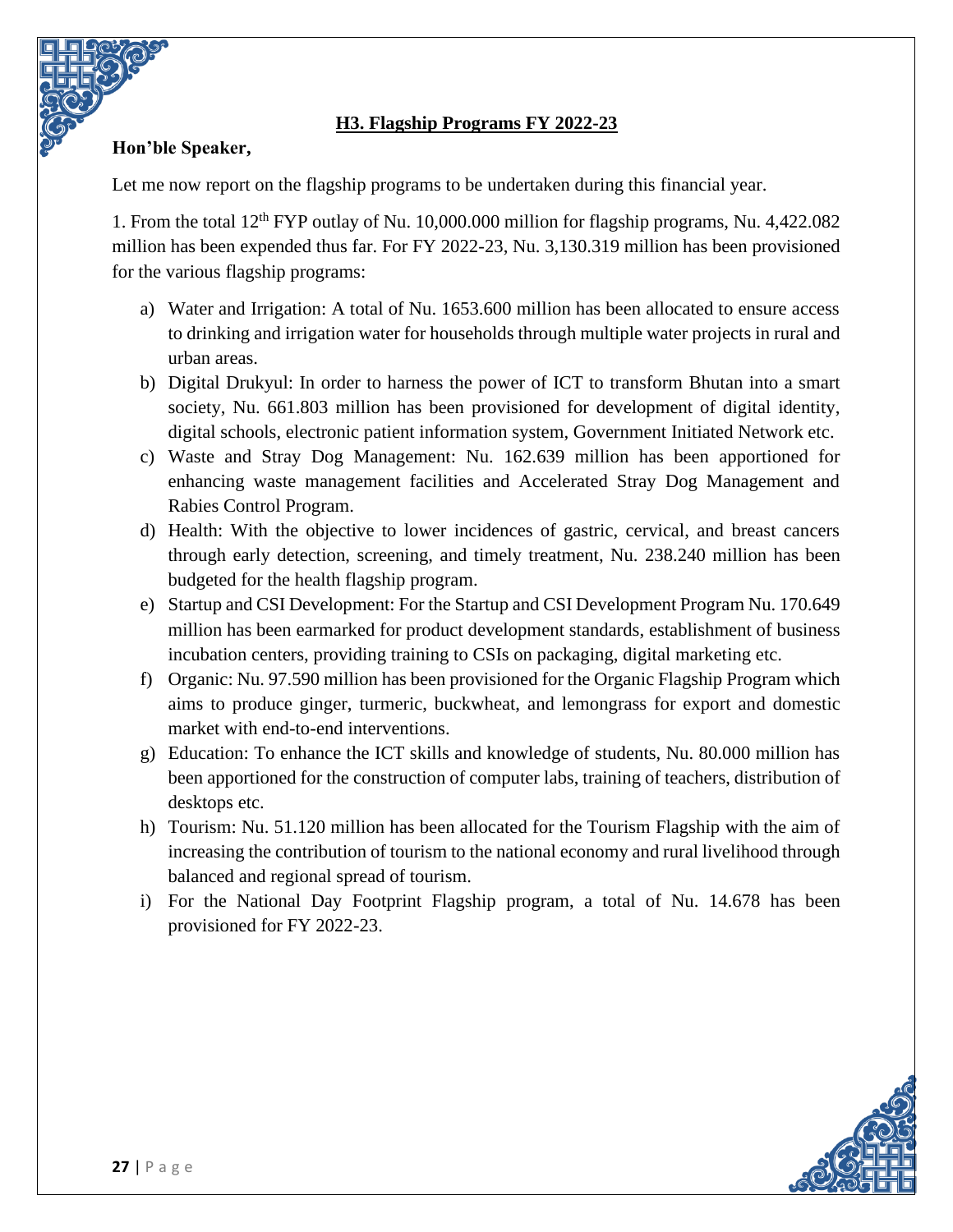### <span id="page-31-0"></span>**Hon'ble Speaker,**

### **H4. Budget Appropriation Bill FY 2022-23**

1. Based on the resources and the priorities of the Government, a total budget of Nu. 81,827.311 million is submitted to the House as a Budget Appropriation Bill for FY 2022-23 for consideration.

2. The Budget Appropriation Bill includes Nu. 36,340.942 million for current expenditure, Nu. 38,466.945 million for capital expenditure, Nu. 5,740.524 million for principal repayment, and Nu. 1,278.900 million for on-lending.

#### **I. Selected Financial Performance of SOEs**

#### <span id="page-31-1"></span>**Hon'ble Speaker,**

1. As required by the Public Finance Act, I would like to briefly present the annual reports on the State-Owned Enterprises and other Public Sector Institutions. With the pandemic at the forefront of the collective minds, the Government's primary goal is to ensure the uninterrupted supply of essential goods and services to citizens. Thus, State-Owned Enterprises (SOEs) under the MoF have operated under broad social mandates and primarily fulfill non-commercial social objectives through the delivery of public goods and services. SOEs during the pandemic have delivered more with less, under high public expectations and scrutiny.

2. During the pandemic, most SOEs are exposed to additional operational and financial stress in ensuring uninterrupted public service delivery under circumstances for which they are not necessarily equipped. Nevertheless, SOEs played a critical role during the COVID-19 and will continue to do so in the post-pandemic world.

3. Under the MoF, there are fifteen SOEs (eleven wholly owned, 2 majority-owned, and 2 minority shareholding). The MoF has initiated a reform study aimed to reduce the SOEs sector size, measures to track fiscal support and strengthen financial oversight.

#### **I. Performance of SOEs under MoF**

1. During the year 2021, SOEs contributed Nu. 311.042 million in the form of tax (Nu. 201.042 million) and dividend (Nu. 110 million). As of December 2021, the combined net asset value of SOEs is Nu. 11,387.361 million which was an increase of 15 percent as compared to the previous year.

2. In the FY 2020-21, Nu. 398.7 million was transferred as subsidies to SOEs, which is an increase of 24.7 percent as compared to previous year.

![](_page_31_Picture_12.jpeg)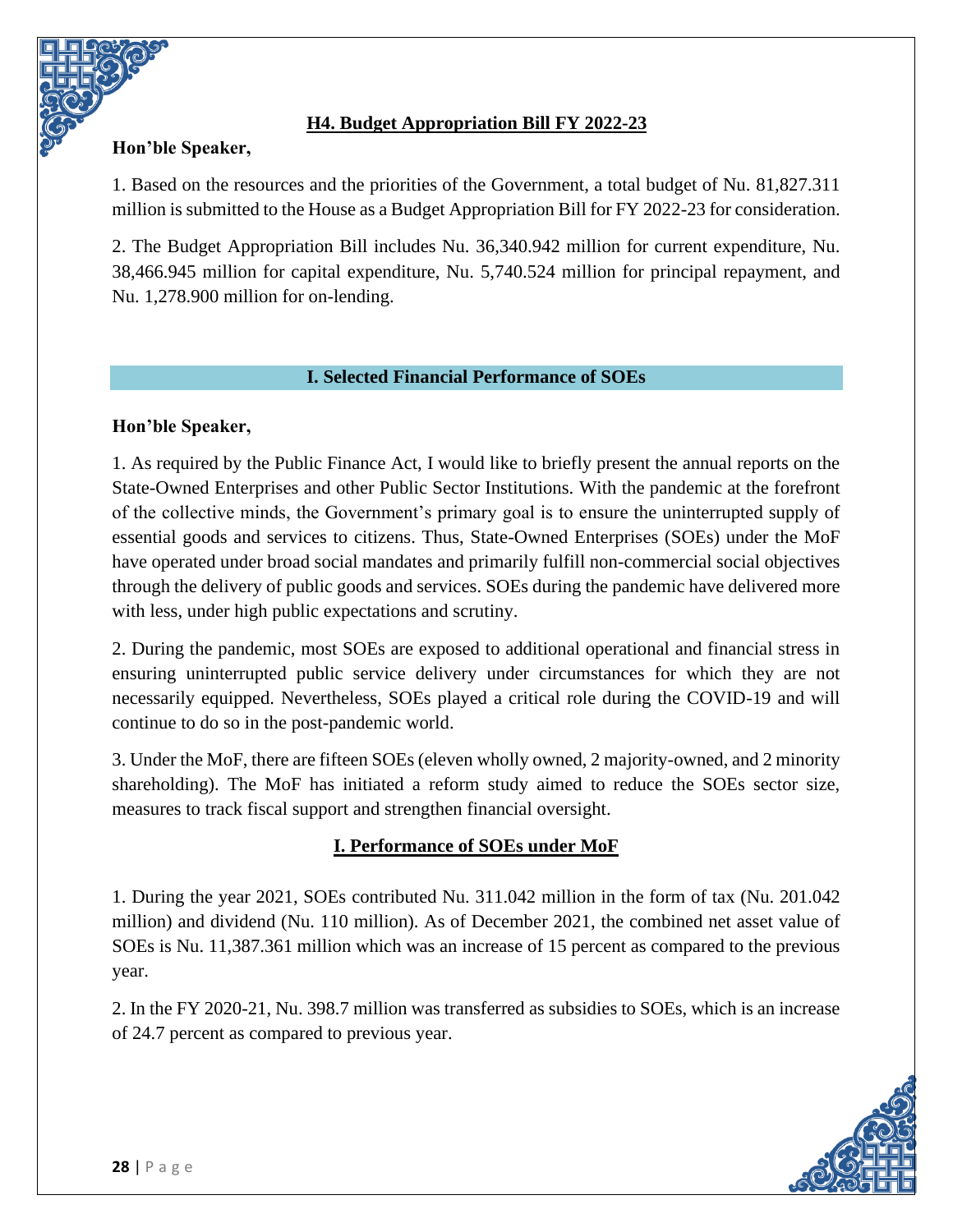![](_page_32_Picture_0.jpeg)

1. In the year 2021, DHI generated a gross revenue of Nu. 8,336.803 million, an increase by 12 percent from Nu. 7,443.526 million in 2020.

2. During the year, DHI contributed Nu. 5,475.060 million to the domestic revenue in the form of taxes (Nu. 2,454.06 million) and dividend (Nu. 3,021 million).

## **III. Subsidies to DHI Companies**

1. The subsidies provided to the DHI companies include the interest subsidy (Drukair Corporation Limited (DACL) and subsidies provided to citizens through Bhutan Power Corporation Limited (BPCL) and Royal Insurance Corporation of Bhutan Limited (RICBL).

2. In FY 2020-21, total subsidies transferred to the DHI companies amounted to Nu. 1,693.635 million. The subsidy of Nu. 1,496.282 million was provided to citizens through BPCL as subsidy for rural electricity which has benefitted 208,530 consumers. DACL was provided with interest subsidy of Nu. 116.622 million and Nu. 80.731 million was provided as rural house and rural life insurance scheme for RICBL.

### **IV. State-Owned Enterprise's Debt under DHI**

1. The overall debt of SEs have increased from Nu. 39,821.749 million to Nu. 39,871.880 million in the year 2021. The increase was mainly due to an increase in borrowing for DGPC by 7.1 percent, DACL by 8.3 percent and PCAL by 16.7 percent.

#### **V. Sovereign Guarantee**

1. The Government provided guarantees to state enterprises to facilitate borrowing at concessional terms. The guarantee was provided to finance the priority sectors and socially beneficial projects.

2. As of 31st December 2021, the Government guaranteed the borrowing of Nu. 2,026.890 million and USD 49.6 million to the SEs.

#### **VI. Performance of National Pension and Provident Fund**

1. NPPF recorded a total membership of 65,890 as of 30th June 2021, representing about 8.5 percent of the population. The number of pensioners grew from 7,634 in FY 2019-2020 to 8,294 in FY 2020-2021.

2. In the FY 2020-21, a total of Nu. 4,293.040 million was received as a monthly contribution toward the pension and provident fund, an increase of 6.4 percent against the previous contribution of Nu. 4,033.470 million.

![](_page_32_Picture_14.jpeg)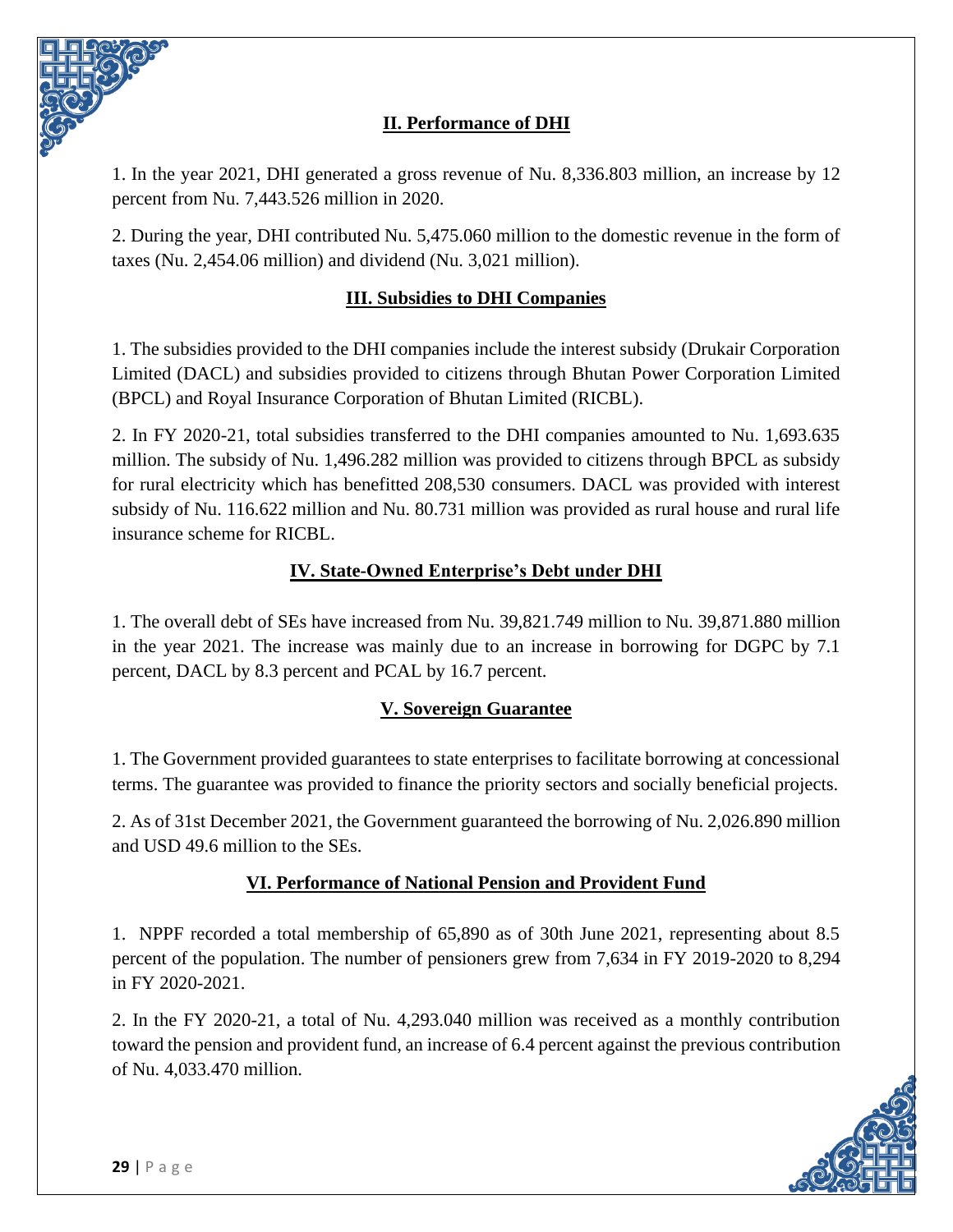3. The overall payout was Nu. 1,619.180 million against Nu.1,496.850 million from the previous year, a growth of 8.1 percent.

4. In FY 2020-21, the surplus for the year ended June 30th 2021 was Nu. 2,822.110 million compared to Nu. 2,100.310 million in the previous year.

5. The total fund grew from Nu. 41,034.230 to Nu. 46,488.920 million registering a growth of 13.29 percent and it is estimated to reach Nu. 50,535.970 million by the end of June 2022.

### **VII. Hydropower**

# **Hon'ble Speaker,**

I would like to take this privilege to report on the performance of the hydropower sector.

1. The total installed capacity of the country stands at 2,334 MW, which is 6.3 percent of the total estimated hydro-power potential of the country.

2. The hydropower projects involve huge investments and are implemented outside Five Year Plans and annual budgets of the Government. Loan disbursements for hydropower projects are recorded in the total debt stock and reported to the Parliament through the audited Annual Financial Statements.

3. The financing modality of the Inter-Governmental (IG) and Joint Venture (JV) projects are defined in the bilateral agreements, which empowers the project authorities to implement and disburse funds directly to the projects as per the work progress.

4. Punatsangchhu-I hydroelectric project (1,200MW) is expected to be commissioned in March, 2025. However, considering the number of critical issues with regard to the construction of dam and its structural integrity and long-term performance, the RGoB had approved the engagement of international independent experts to review the long-term dam stability and safety including preparation of Barrage DPR Option in June 2020.

5. As of February 2022, Nu. 81,903.000 million has been disbursed and 87.41 percent of the works have been completed for Puna I.

6. Punatsangchhu - II hydroelectric project (1,020 MW) is currently scheduled to be commissioned in 2023/24. The project cost as per the DPR/bilateral agreement was Nu. 37,778.000 million.

7. However, the project has been submitted for second Revised Cost Estimate (RCE) to the Government of India in 2020. The second RCE is expected to increase from the first RCE of Nu. 72,906.200 million to about Nu. 89,000.000 million.

8. As of February 2022, total of Nu. 74,459.230 million has been disbursed and 91.28 percent of the works of the project has been completed for Puna II.

![](_page_33_Picture_14.jpeg)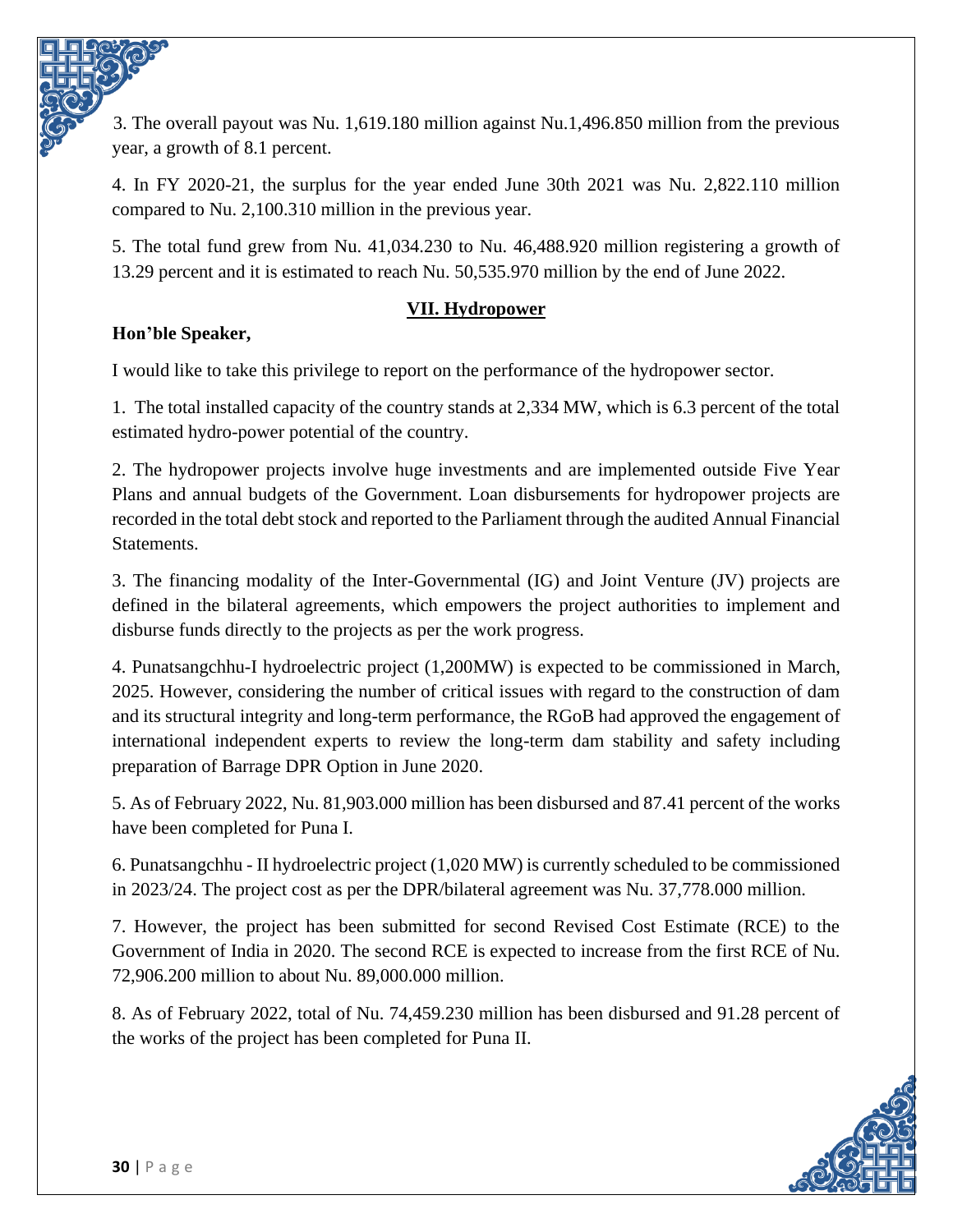9. The Kholongchhu Hydroelectric Project (600 MW) is the first joint venture project between DGPC and a public-sector undertaking (PSU) of India and was cleared for construction in 2014. As of February 2022, total of Nu. 4,508.546 million has been disbursed.

10. Tangsibji Hydro Energy Limited (THyE), is a 100 percent subsidiary company of DGPC which was incorporated on April 25, 2014 for the implementation of the 118 MW Nikachhu HEP. The overall progress of the project was impacted due to the manpower shortages due to Covid-19 pandemic and adverse geological conditions at various work fronts.

11. Therefore, the project completion date was extended from December 2021 to June 30, 2023 as per the Concession Agreement. As of February 2022, the project has spent Nu. 10,133.817 million and the overall project progress stands 80.10 percent.

# **VIII. Royal Monetary Authority of Bhutan**

# **Hon'ble Speaker,**

Let me now highlight the performance of Royal Monetary Authority.

1. The primary objective of the RMA is to formulate and implement monetary policy with a view to achieve and maintain price stability in the economy.

2. The RMA is also required to advise the Government on monetary and fiscal policy and other critical economic issues for overall macroeconomic development.

3. The overall financial position for the FY 2020/21 stood at Nu. 117,642.500 million, which was a growth of 14.1 percent from Nu. 103,138.100 million in the FY/2019/20. The growth in financial position was mainly contributed by the increase in foreign Assets.

# **IX. Foreign Direct Investment**

1. As of December 31, 2021, there were a total of 96 FDI projects worth Nu. 43,329.320 million. Hospitality sector constitutes 38 percent of these FDI projects followed by IT/ITES at 22 percent.

2. Investments from within Asia remain the top source at 65 percent share. Within Asia, 55 percent of the projects in the country are from India followed by Singapore with 16 percent.

# **X. Government Non-Budgetary Funds**

# **Hon'ble Speaker,**

There are eight Government Non-Budgetary Fund Accounts established under the Royal Charter and other relevant laws, rules and regulations.

1. The details of the Fund's position are provided in the National Budget Report; however, I would like to inform the August House that the Bhutan Trust Fund for Environmental Conservation has a fund balance of Nu. 4,294.230 million as of  $31<sup>st</sup>$  March 2022. The fund source includes interest and dividends from investments, and realization of capital gains.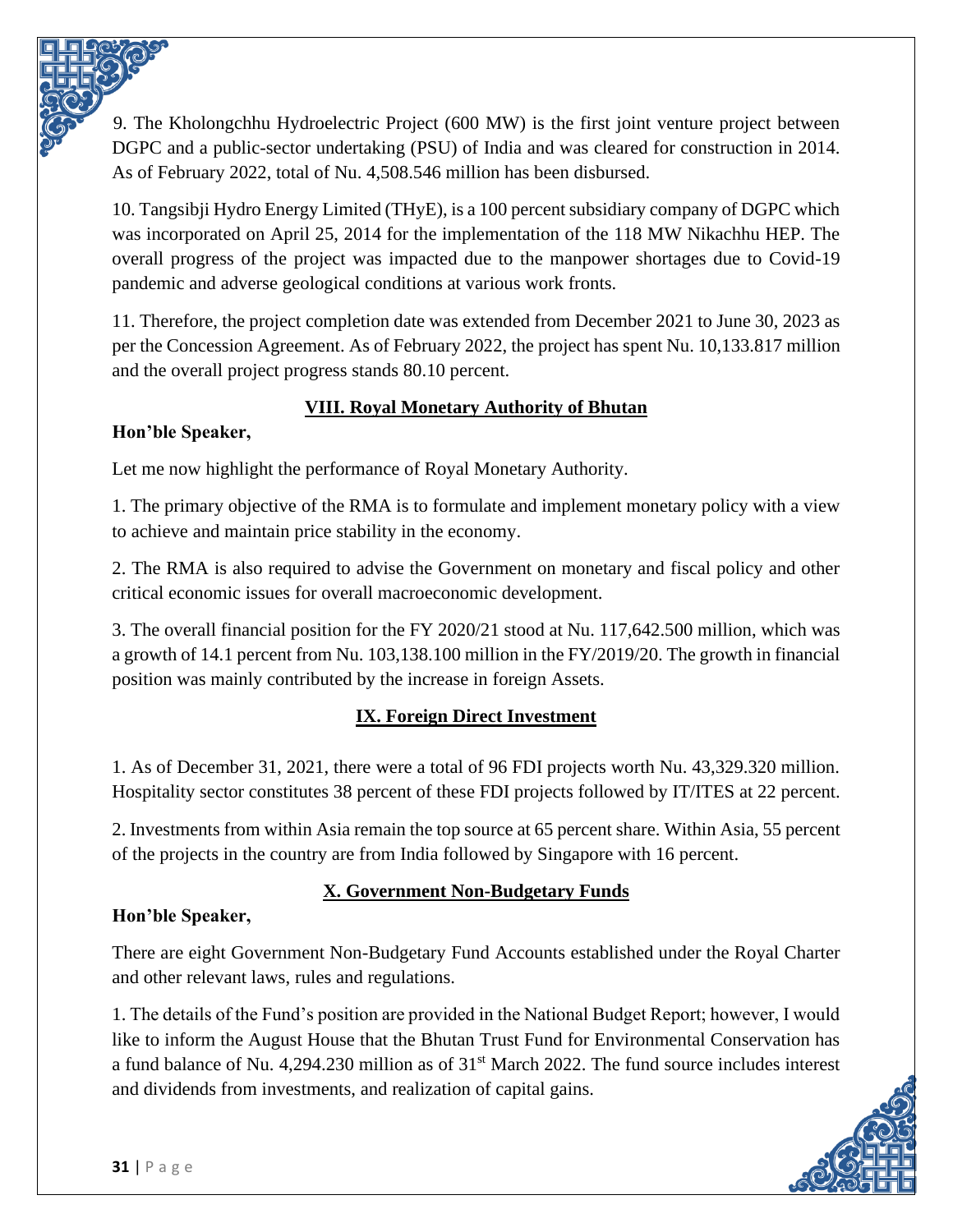2. The Bhutan Health Trust Fund has a fund balance of Nu. 3,608.705 million as of  $31<sup>st</sup>$  March 2022. The fund supports the Government through supply of essential drugs and primary health care.

3. The Universal Services Fund has a fund balance of Nu. 122.810 million as of 31st March 2022. The mobile license fee paid by Bhutan Telecom Limited and Tashi InfoComm Limited is the main source of the fund.

4. The Bhutan Economic Stabilization Fund has a fund balance of Nu. 825.454 million as of  $31<sup>st</sup>$ March 2022. Currently the fund is invested in the form of fixed deposits with the State Bank of India, Hasimara, West Bengal and will be maturing on August 3, 2022.

#### **J. Conclusion**

<span id="page-35-0"></span>1. Hon'ble Speaker, I must state that the preparation of this budget required a lot of balancing acts. It has not been an easy process considering the prevailing external shocks from the pandemic and the current ongoing conflict in Russia-Ukraine. I am confident that the plans that we have laid in this budget will be realized to achieve the envisaged economic recovery that will lead to improvement of the welfare of the Bhutanese people.

2. The budget that I have presented today has articulated additional measures that the Government plans to undertake to further boost economic recovery. In light of the challenges in mobilization of additional resources and rising expenditure demands, spending in this year's budget will focus on critical areas with the highest impact that will have benefit across our economy.

3. This can only be achieved through our collective efforts and unity as we must stand high and stand firm to see clearly the big picture, better understand the long-term development trends, have a good grasp of the economic patterns, concentrate on the key issues and map out the long-term plans, while remaining steadfast against fluctuations in the short-term.

4. Therefore, in the face of the profound changes worldwide, unseen in a century and the complex external environment, we must plan ahead and get well-prepared to guard against risks, so as to consolidate our development path and achievements in fulfilling the aspirations of a developed Bhutan.

5. While every fascinating story is full of twists and turns, every success is prompted by the strength gained from overcoming setbacks. We deeply believe that under the benevolent leadership and guidance of His Majesty The King, we can overcome setbacks and achieve success by firm determination and faith to navigate through this difficult times.

6. Hon'ble Speaker, with the above inspiration and determination, I would like to submit the Budget Appropriation Bill for FY 2022-23 and Supplementary Budget Appropriation Bill for FY 2021-22 for the expeditious consideration of the House.